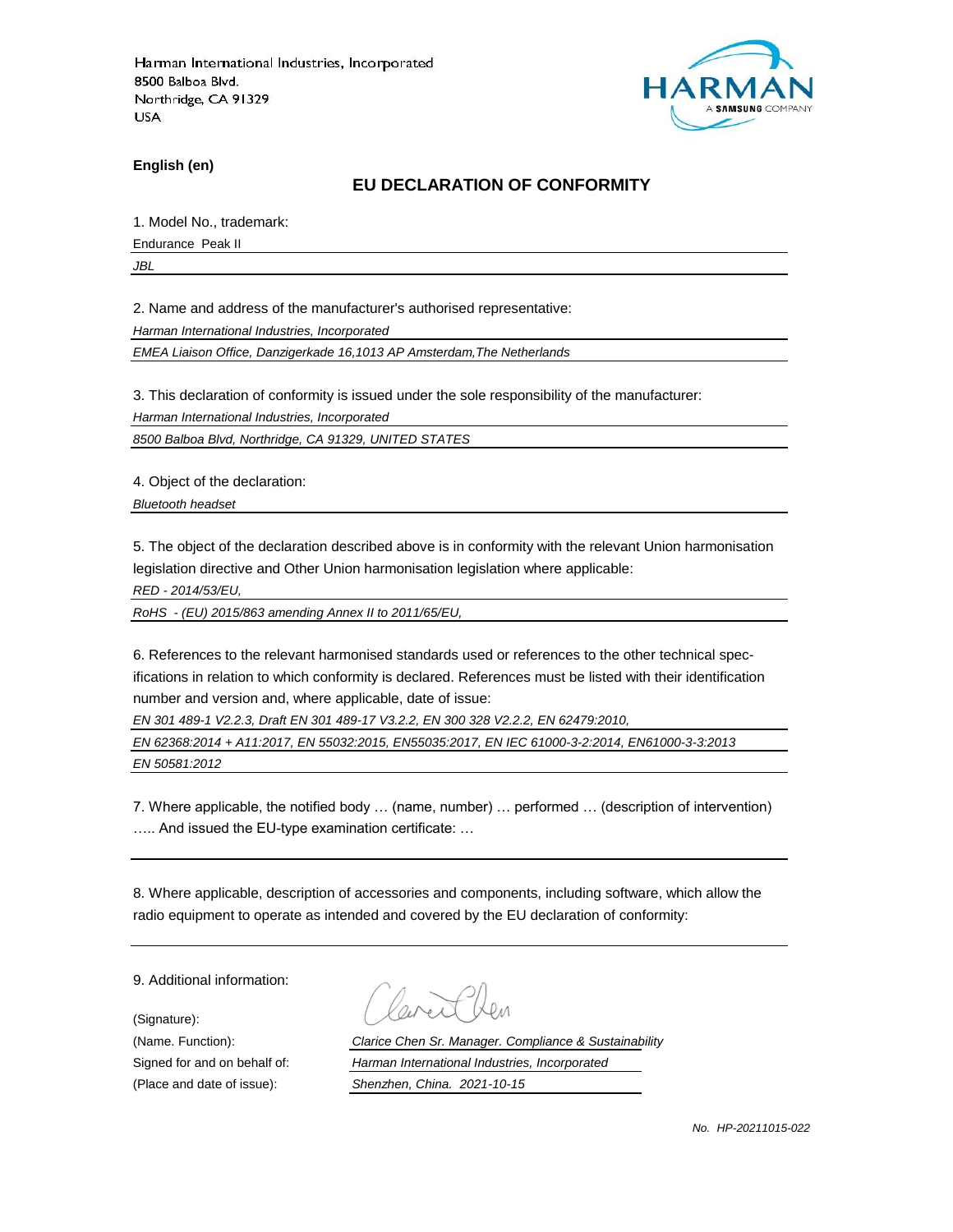

#### **UK DECLARATION OF CONFORMITY**

1. Model No., trademark: *Endurance Peak II*

*JBL*

2. Name and address of the manufacturer's authorised representative:

*Harman International Industries, Incorporated*

*Ground Floor, Westside 2, London Road, Apsley, Hemel Hempstead, Hertfordshire, HP3 9TD, United Kingdom.*

3. This declaration of conformity is issued under the sole responsibility of the manufacturer: *Harman International Industries, Incorporated 8500 Balboa Blvd, Northridge, CA 91329, UNITED STATES*

4. Object of the declaration:

*Bluetooth headset*

5. The object of the declaration described above is in conformity with the relevant Union harmonisation legislation directive and Other Union harmonisation legislation where applicable:

*Radio Equipment Regulations 2017*

*The Restriction of the Use of Certain Hazardous Substances in Electrical and Electronic Equipment Regulations 2012*

6. References to the relevant harmonised standards used or references to the other technical specifications in relation to which conformity is declared. References must be listed with their identification number and version and, where applicable, date of issue:

*EN 301 489-1 V2.2.3, Draft EN 301 489-17 V3.2.2, EN 300 328 V2.2.2, EN 62479:2010,*

*EN 62368:2014 + A11:2017, EN 55032:2015, EN55035:2017, EN IEC 61000-3-2:2014, EN61000-3-3:2013 EN 50581:2012*

7. Where applicable, the notified body … (name, number) … performed … (description of intervention) ….. And issued the EU-type examination certificate: …

8. Where applicable, description of accessories and components, including software, which allow the radio equipment to operate as intended and covered by the EU declaration of conformity:

9. Additional information:

(Signature):

(Name. Function): *Clarice Chen Sr. Manager. Compliance & Sustainability* Signed for and on behalf of: *Harman International Industries, Incorporated* (Place and date of issue): *Shenzhen, China. 2021-10-15*

*No. HP-20211015-022*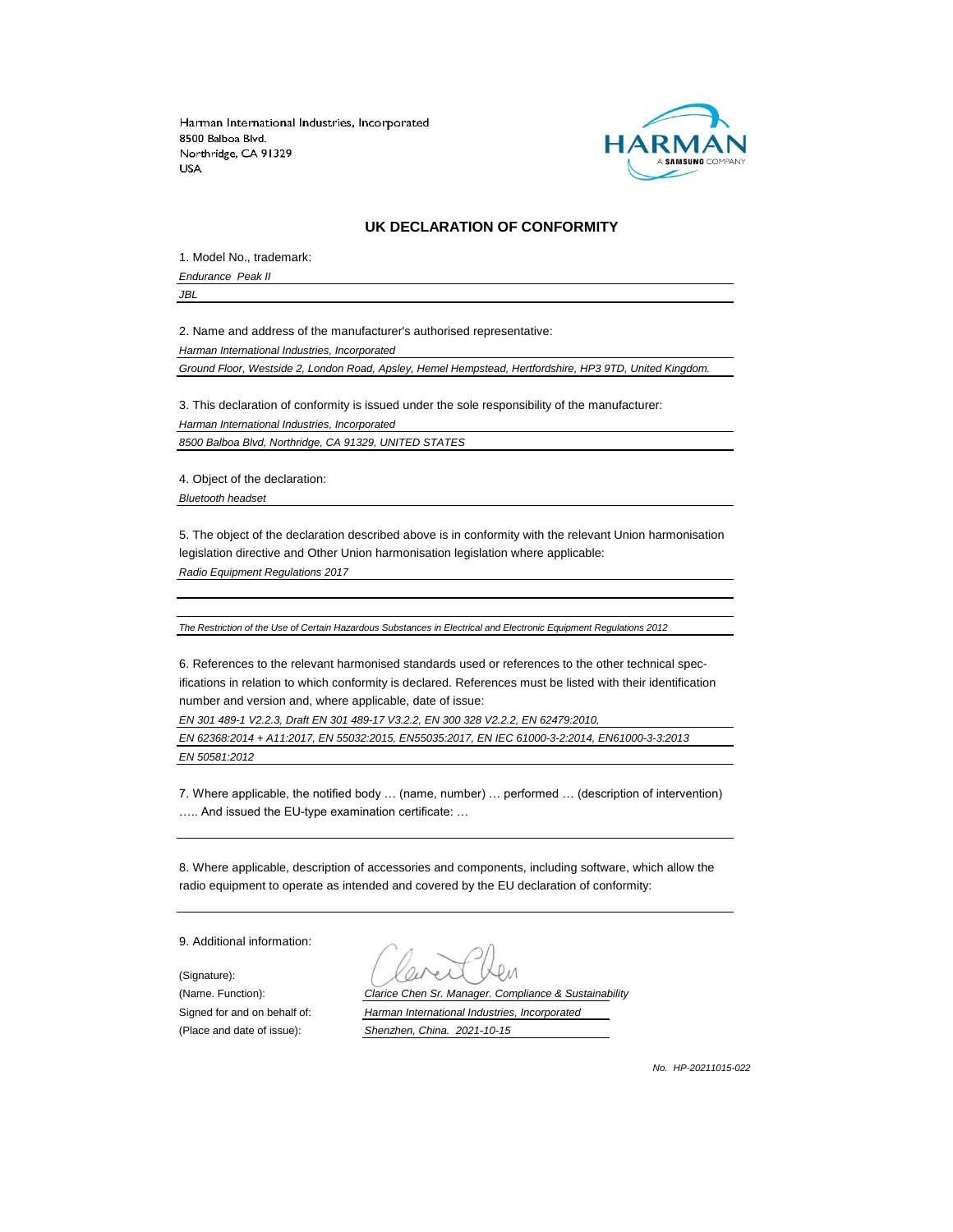

**Български (bg)**

#### **ЕС ДЕКЛАРАЦИЯ ЗА СЪОТВЕТСТВИЕ**

1.Модел No., търговска марка :

Endurance Peak II

*JBL*

2. Име и адрес на производителя или на неговия упълномощен представител:

*Harman International Industries, Incorporated*

*EMEA Liaison Office, Danzigerkade 16,1013 AP Amsterdam,The Netherlands*

3. Настоящата декларация за съответствие е издадена на отговорността на производителя:

*Harman International Industries, Incorporated*

*8500 Balboa Blvd, Northridge, CA 91329, UNITED STATES*

4. Предмет на декларацията:

*Bluetooth headset*

5. Предметът на декларацията, описан по-горе, отговаря на съответното законодателство на Съюза за хармонизация Директива и Друго законодателство на Съюза за хармонизация, когато е приложимо: *RED - 2014/53/EU,*

*RoHS - (EU) 2015/863 amending Annex II to 2011/65/EU,*

6. Позоваване на използваните хармонизирани стандарти или позоваване на други технически спецификации, по отно отношение на които се декларира съответствие.При позоваването трябва да се посочва техният идентификационен номер и версията им и,ако е приложимо,дата на издаване: *EN 301 489-1 V2.2.3, Draft EN 301 489-17 V3.2.2, EN 300 328 V2.2.2, EN 62479:2010,*

*EN 62368:2014 + A11:2017, EN 55032:2015, EN55035:2017, EN IEC 61000-3-2:2014, EN61000-3-3:2013 EN 50581:2012*

7. Когато е приложимо, нотифицираният орган… (наименование, номер)… извърши … (описание на извършеното) … и издаде сертификата за ЕС изследване на типа: …

8. Когато е приложимо, описание на принадлежностите и компонентите, включително софтуер, които позволяват на радиосъоръжението да работи по предназначение и които са обхванати от ЕС декларацията за съответствие:

9. Допълнителна информация:

(подпис):

(място и дата на издаване): *Shenzhen, China. 2021-10-15*

aren Chen

(име, длъжност): *Clarice Chen Sr. Manager. Compliance & Sustainability*

Подписано за и от името на: *Harman International Industries, Incorporated*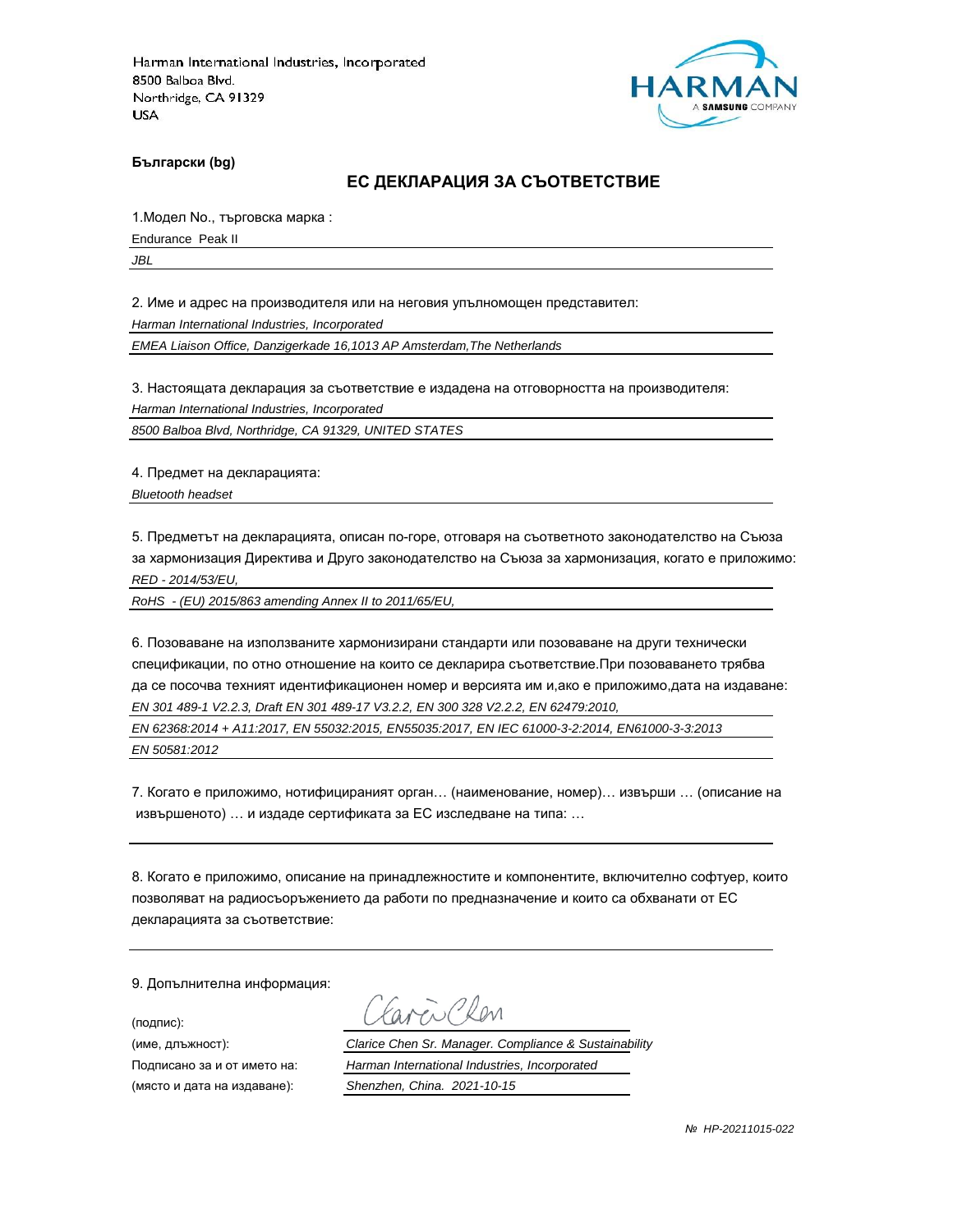

**Deutsch (de)**

## **EU-KONFORMITÄTSERKLÄRUNG**

1. Modell Nr., Handelsmarke:

Endurance Peak II

*JBL*

2. Name und Anschrift des Herstellers oder seines Bevollmächtigten:

*Harman International Industries, Incorporated*

*EMEA Liaison Office, Danzigerkade 16,1013 AP Amsterdam,The Netherlands*

3. Die alleinige Verantwortung für die Ausstellung dieser Konformitätserklärung trägt der Hersteller:

*Harman International Industries, Incorporated*

*8500 Balboa Blvd, Northridge, CA 91329, UNITED STATES*

4. Gegenstand der Erklärung

*Bluetooth headset*

5. Der oben beschriebene Gegenstand der Erklärung erfüllt die einschlägigen Harmonisierungsrecht -svorschriften der Union Richtlinie und gegebenenfalls weitere Harmonisierungsrechtsvorschriften der Union: *RED - 2014/53/EU,*

*RoHS - (EU) 2015/863 amending Annex II to 2011/65/EU,*

6.Angabe der einschlägigen harmonisierten Normen, die zugrunde gelegt wurden, oder Angabe der anderen technischen Spezifikationen, bezüglich derer die Konformität erklärt wird: Dabei müssen die jeweilige Kennnummer,die angewandte Fassung und gegebenenfalls das Ausgabedatum angegeben werden: *EN 301 489-1 V2.2.3, Draft EN 301 489-17 V3.2.2, EN 300 328 V2.2.2, EN 62479:2010,*

*EN 62368:2014 + A11:2017, EN 55032:2015, EN55035:2017, EN IEC 61000-3-2:2014, EN61000-3-3:2013 EN 50581:2012*

7. Falls zutreffend — Die notifizierte Stelle … (Name, Kennnummer) hat … (Beschreibung ihrer Mitwirkung) … und folgende EU-Baumusterprüfbescheinigung ausgestellt:

8.Falls vorhanden — Beschreibung des Zubehörs und der Bestandteile einschließlich Software,die den bestimmungsgemäßen Betrieb der Funkanlage ermöglichen und von der EU-Konformitätserklärung erfasst werden:

9. Zusatzangaben

(Unterschrift):

(Name, Funktion): *Clarice Chen Sr. Manager. Compliance & Sustainability* Unterzeichnet und im Namen von: *Harman International Industries, Incorporated* (Ort und Datum der Ausstellung): *Shenzhen, China. 2021-10-15*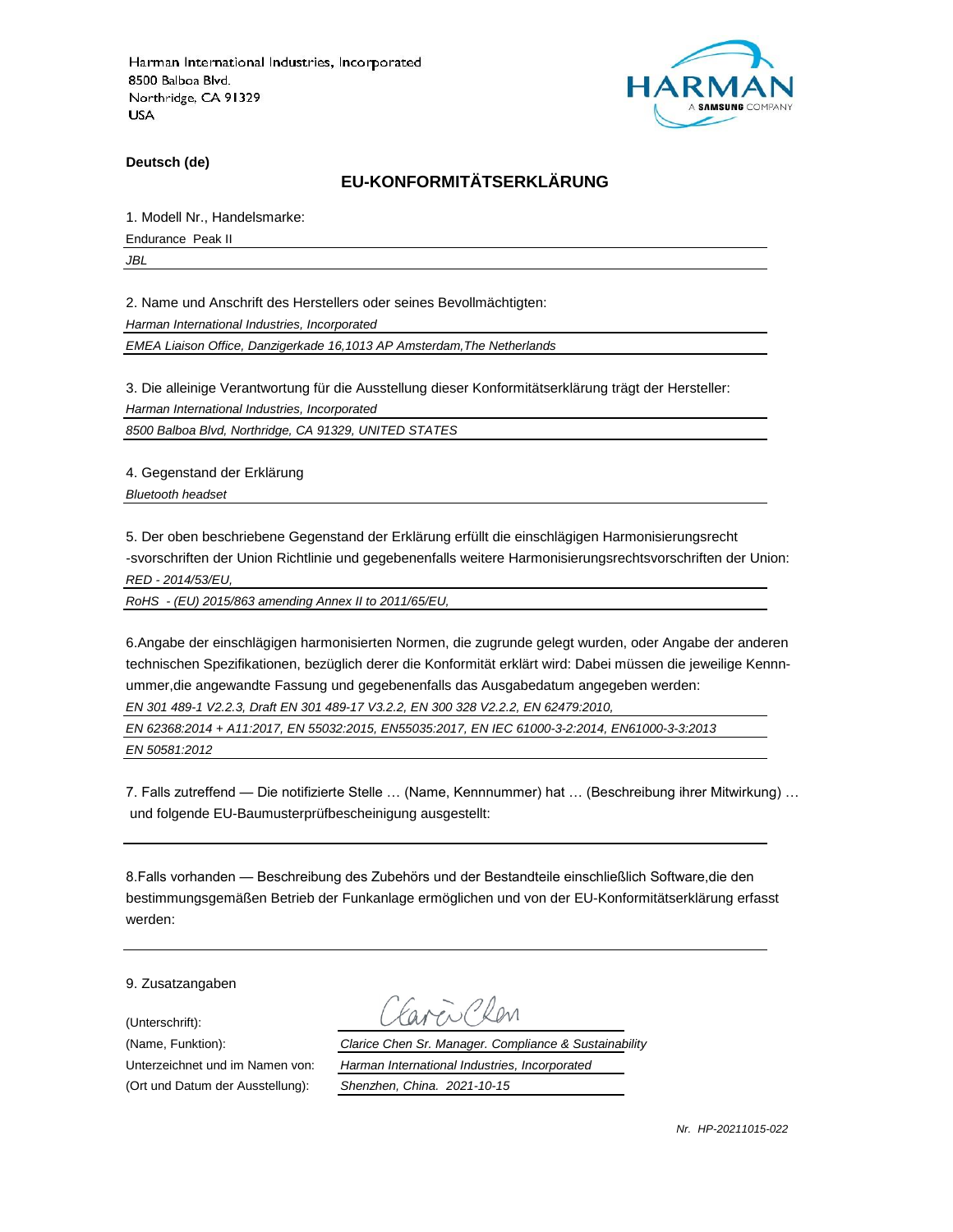

**Hrvatski (hr)**

### **EU IZJAVA O SUKLADNOSTI**

1.Model br.,marka

Endurance Peak II

*JBL*

2. Ime i adresa proizvođača ili njegovog ovlaštenog zastupnika:

*Harman International Industries, Incorporated*

*EMEA Liaison Office, Danzigerkade 16,1013 AP Amsterdam,The Netherlands*

3. Za izdavanje ove izjave o sukladnosti odgovoran je isključivo proizvođač:

*Harman International Industries, Incorporated*

*8500 Balboa Blvd, Northridge, CA 91329, UNITED STATES*

4. Predmet izjave:

*Bluetooth headset*

5. Prethodno opisani predmet izjave u skladu je s relevantnim zakonodavstvom Unije o usklađivanju i drugim zakonodavstvom Unije o usklađivanju prema potrebi:

*RED - 2014/53/EU,*

*RoHS - (EU) 2015/863 amending Annex II to 2011/65/EU,*

6. Upućivanja na odgovarajuće usklađene norme koje se upotrebljavaju ili upućivanje na druge tehničke specifikacije u odnosu na koje se deklarira sukladnost. Upućivanja moraju biti navedena s identifikacijskim brojem i verzijom te, prema potrebi, datumom izdavanja:

*EN 301 489-1 V2.2.3, Draft EN 301 489-17 V3.2.2, EN 300 328 V2.2.2, EN 62479:2010,*

*EN 62368:2014 + A11:2017, EN 55032:2015, EN55035:2017, EN IEC 61000-3-2:2014, EN61000-3-3:2013 EN 50581:2012*

7.Prema potrebi, prijavljeno tijelo ... (naziv, broj) … provelo je … (opis intervencije) … i izdalo potvrdu o EU ispitivanju tipa:

8. Prema potrebi, opis dodatne opreme i sastavnica, uključujući softver, koji omogućuju normalan rad radijske opreme koji je obuhvaćen EU izjavom o sukladnosti:

9. Dodatne informacije:

(potpis):

(ime, funkcija) *Clarice Chen Sr. Manager. Compliance & Sustainability* Potpisano za i u ime: *Harman International Industries, Incorporated* (mjesto i datum izdavanja): *Shenzhen, China. 2021-10-15*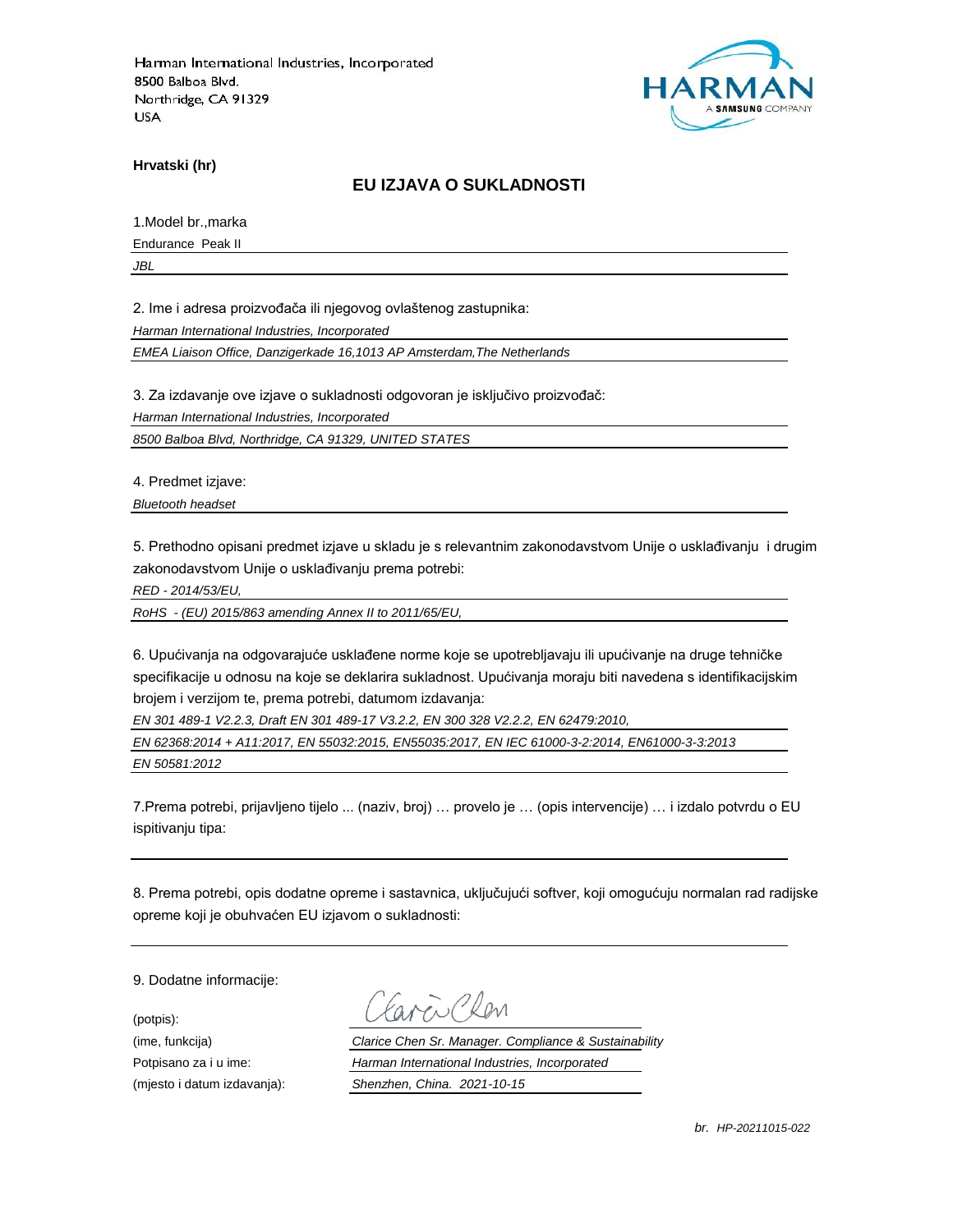

**čeština (cs)**

# **EU PROHLÁŠENÍ O SHODĚ**

1. Model č.,ochranná známka:

Endurance Peak II

*JBL*

2. Jméno a adresa výrobce nebo jeho zplnomocněného zástupce:

*Harman International Industries, Incorporated*

*EMEA Liaison Office, Danzigerkade 16,1013 AP Amsterdam,The Netherlands*

3. Toto prohlášení o shodě se vydává na výhradní odpovědnost výrobce:

*Harman International Industries, Incorporated*

*8500 Balboa Blvd, Northridge, CA 91329, UNITED STATES*

4. Předmět prohlášení:

*Bluetooth headset*

5. Výše popsaný předmět prohlášení je ve shodě s příslušnými harmonizovanými právními předpisy Unie a náležitých případech další harmonizované právní předpisy Unie:

*RED - 2014/53/EU,*

*RoHS - (EU) 2015/863 amending Annex II to 2011/65/EU,*

6. Odkazy na příslušné harmonizované normy, které byly použity, nebo na jiné technické specifikace, na jejichž základě se shoda prohlašuje. Odkazy se uvedou s jejich identifikačním číslem a verzí a v příslušných případech rovněž s datem vydání:

*EN 301 489-1 V2.2.3, Draft EN 301 489-17 V3.2.2, EN 300 328 V2.2.2, EN 62479:2010,*

*EN 62368:2014 + A11:2017, EN 55032:2015, EN55035:2017, EN IEC 61000-3-2:2014, EN61000-3-3:2013 EN 50581:2012*

7. Případně: oznámený subjekt ... (název, číslo) … provedl … (popis opatření) … a vydal certifikát EU přezkoušení typu:

8.V příslušných případech popis příslušenství a součástí, včetně softwaru, které umožňují zamýšlené fungování rádiového zařízení v souladu s EU prohlášením o shodě:

9. Další informace:

(podpis):

(jméno, funkce): *Clarice Chen Sr. Manager. Compliance & Sustainability* Podepsáno za a jménem: *Harman International Industries, Incorporated* (místo a datum vydání): *Shenzhen, China. 2021-10-15*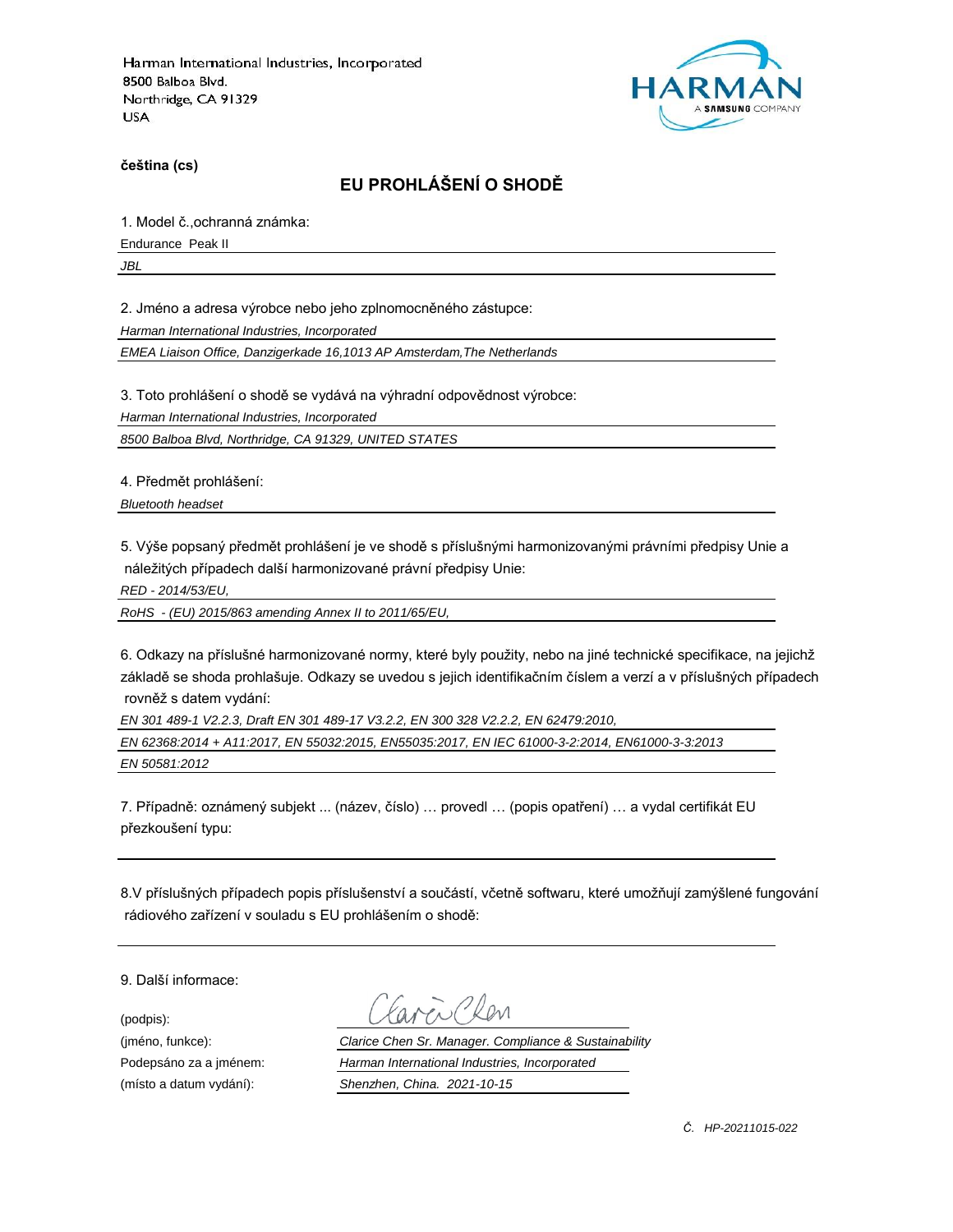

**eesti keel (et)**

#### **ELI VASTAVUSDEKLARATSIOON**

1. Tootenumber,kaubamärk:

Endurance Peak II

*JBL*

2. Tootja või tema volitatud esindaja nimi ja aadress:

*Harman International Industries, Incorporated*

*EMEA Liaison Office, Danzigerkade 16,1013 AP Amsterdam,The Netherlands*

3. Käesolev vastavusdeklaratsioon on välja antud tootja ainuvastutusel:

*Harman International Industries, Incorporated*

*8500 Balboa Blvd, Northridge, CA 91329, UNITED STATES*

4. Deklareeritav toode:

*Bluetooth headset*

5. Ülalkirjeldatud deklareeritav toode on kooskõlas asjakohaste liidu ühtlustamisõigusaktidega ja Muud liidu ühtlustamisõigusaktid (vajaduse korral):

*RED - 2014/53/EU,*

*RoHS - (EU) 2015/863 amending Annex II to 2011/65/EU,*

6. Viited kasutatud harmoneeritud standarditele või muudele tehnilistele kirjeldustele, millele vastavust deklareeritakse. Viidetele peab lisama nende identifitseerimisnumbri ja versiooni ning vajaduse korral väljaandmise kuupäeva:

*EN 301 489-1 V2.2.3, Draft EN 301 489-17 V3.2.2, EN 300 328 V2.2.2, EN 62479:2010,*

*EN 62368:2014 + A11:2017, EN 55032:2015, EN55035:2017, EN IEC 61000-3-2:2014, EN61000-3-3:2013 EN 50581:2012*

7.Vajaduse korral: teavitatud asutus … (nimi, number) … teostas … (tegevuse kirjeldus) … ja andis välja Eli tüübihindamistõendi:

8.Vajaduse korral selliste tarvikute ja osade, samuti tarkvara kirjeldus, mis võimaldavad raadioseadet kasutada ettenähtud otstarbel ja kooskõlas ELi vastavusdeklaratsiooniga:

9. Lisateave:

(allkiri):

(nimi, ametinimetus): *Clarice Chen Sr. Manager. Compliance & Sustainability* Alla kirjutanud (kelle poolt/nimel): *Harman International Industries, Incorporated* (väljaandmise koht ja kuupäev): *Shenzhen, China. 2021-10-15*

*NR. HP-20211015-022*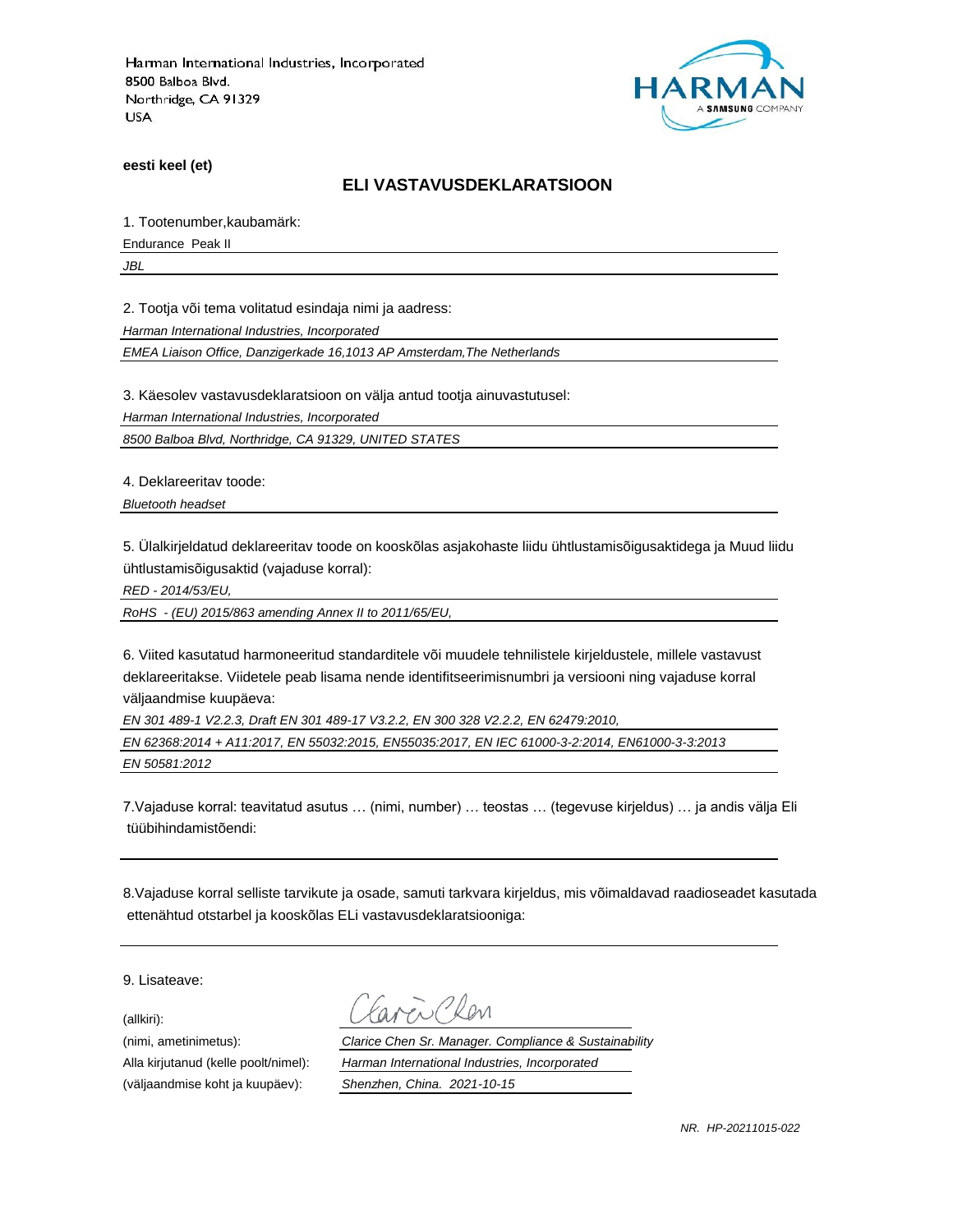

**español (es)**

### **DECLARACIÓN UE DE CONFORMIDAD**

1. Nombre del Modelo,marca:

Endurance Peak II

*JBL*

2. Nombre y dirección del fabricante o de su representante autorizado:

*Harman International Industries, Incorporated*

*EMEA Liaison Office, Danzigerkade 16,1013 AP Amsterdam,The Netherlands*

3. La presente declaración de conformidad se expide bajo la exclusiva responsabilidad del fabricante.

*Harman International Industries, Incorporated*

*8500 Balboa Blvd, Northridge, CA 91329, UNITED STATES*

4. Objeto de la declaración:

*Bluetooth headset*

5. El objeto de la declaración descrito anteriormente es conforme con la legislación de armonización pertinente de la Unión y Otra legislación de armonización de la Unión, cuando sea aplicable:

*RED - 2014/53/EU,*

*RoHS - (EU) 2015/863 amending Annex II to 2011/65/EU,*

6.Referencias a las normas armonizadas pertinentes utilizadas o referencias a las otras especificaciones técnicas en relación con las cuales se declara la conformidad. Las referencias se enumerarán con su número de identificación y su versión y, en su caso, la fecha de emisión:

*EN 301 489-1 V2.2.3, Draft EN 301 489-17 V3.2.2, EN 300 328 V2.2.2, EN 62479:2010,*

*EN 62368:2014 + A11:2017, EN 55032:2015, EN55035:2017, EN IEC 61000-3-2:2014, EN61000-3-3:2013 EN 50581:2012*

7. Cuando proceda: El organismo notificado … (nombre, número) … ha efectuado … (descripción de la intervención) … y expedido el certificado de examen UE de tipo:

8. Cuando proceda, descripción de los accesorios y componentes, incluido el software, que permiten que el equipo radioeléctrico funcione como estaba previsto y esté amparado por la declaración UE de conformidad:

9. Información adicional:

(Firma):

Plen

(nombre, cargo): *Clarice Chen Sr. Manager. Compliance & Sustainability* Firmado en nombre de: *Harman International Industries, Incorporated* (lugar y fecha de expedición): *Shenzhen, China. 2021-10-15*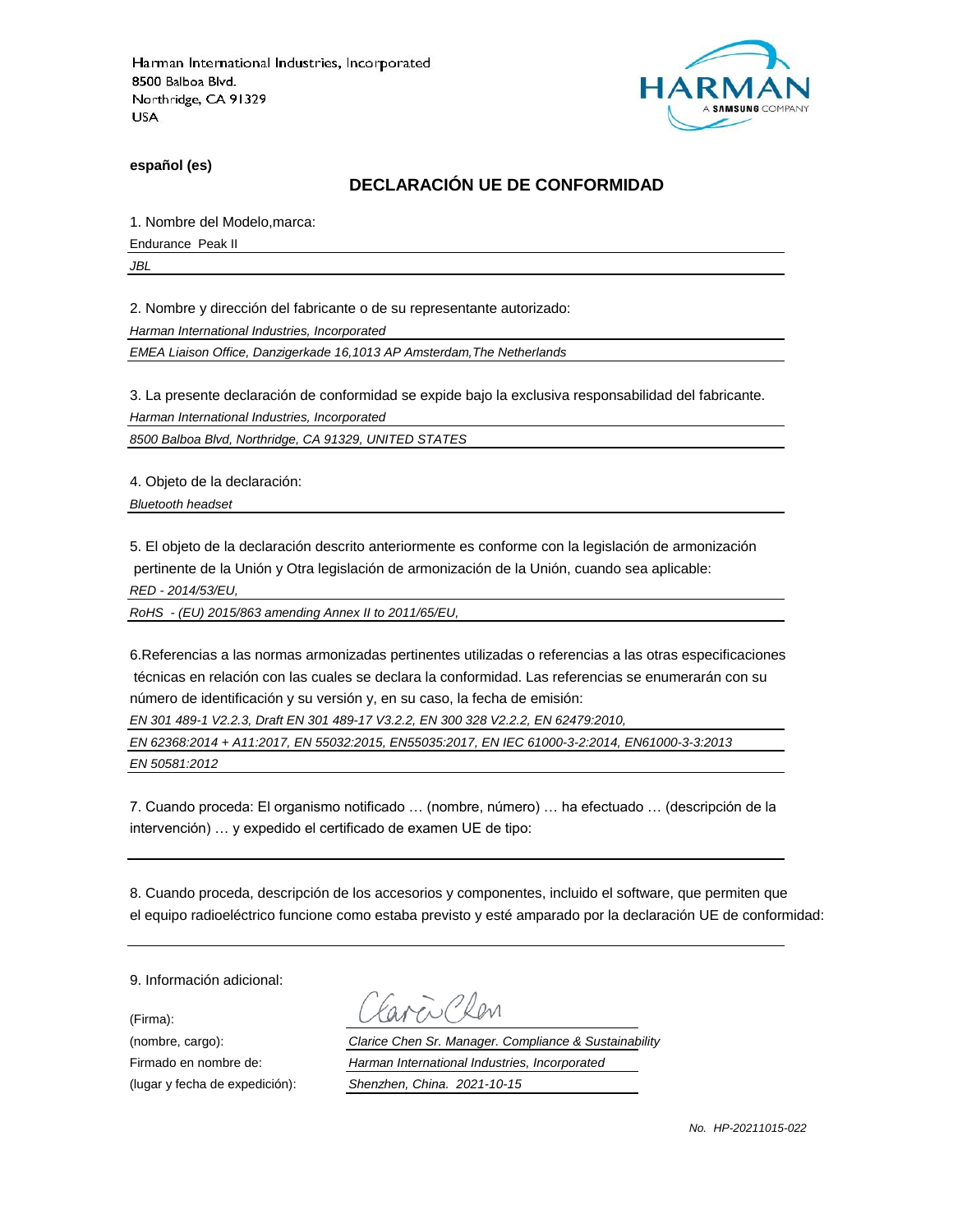

**italiano (it)**

## **DICHIARAZIONE DI CONFORMITÀ UE**

1. Modello n.,brand:

Endurance Peak II

*JBL*

2. Nome e indirizzo del fabbricante o del suo rappresentante autorizzato:

*Harman International Industries, Incorporated*

*EMEA Liaison Office, Danzigerkade 16,1013 AP Amsterdam,The Netherlands*

3. La presente dichiarazione di conformità è rilasciata sotto l'esclusiva responsabilità del fabbricante:

*Harman International Industries, Incorporated*

*8500 Balboa Blvd, Northridge, CA 91329, UNITED STATES*

4. Oggetto della dichiarazione:

*Bluetooth headset*

5. L'oggetto della dichiarazione di cui sopra è conforme alla pertinente normativa di armonizzazione dell'Unione e Se del caso, altre normative di armonizzazione dell'Unione:

*RED - 2014/53/EU,*

*RoHS - (EU) 2015/863 amending Annex II to 2011/65/EU,*

6. Riferimento alle pertinenti norme armonizzate utilizzate o riferimenti alle altre specifiche tecniche in relazione alle quali è dichiarata la conformità. I riferimenti devono essere indicati con il loro numero di identificazione e versione e, se del caso, la data di emissione:

*EN 301 489-1 V2.2.3, Draft EN 301 489-17 V3.2.2, EN 300 328 V2.2.2, EN 62479:2010,*

*EN 62368:2014 + A11:2017, EN 55032:2015, EN55035:2017, EN IEC 61000-3-2:2014, EN61000-3-3:2013 EN 50581:2012*

7. Se del caso, l'organismo notificato … (denominazione, numero) … ha effettuato … (descrizione dell'intervento) … e rilasciato il certificato di esame UE del tipo:

8. Se del caso, una descrizione degli accessori e dei componenti inclusi nella dichiarazione di con -formità UE,compreso il software, che consentono all'apparecchiatura radio di funzionare come previsto:

9. Informazioni supplementari:

(Firma):

(luogo e data del rilascio): *Shenzhen, China. 2021-10-15*

i Plan

(nome, funzione): *Clarice Chen Sr. Manager. Compliance & Sustainability* Firmato a nome e per conto di: *Harman International Industries, Incorporated*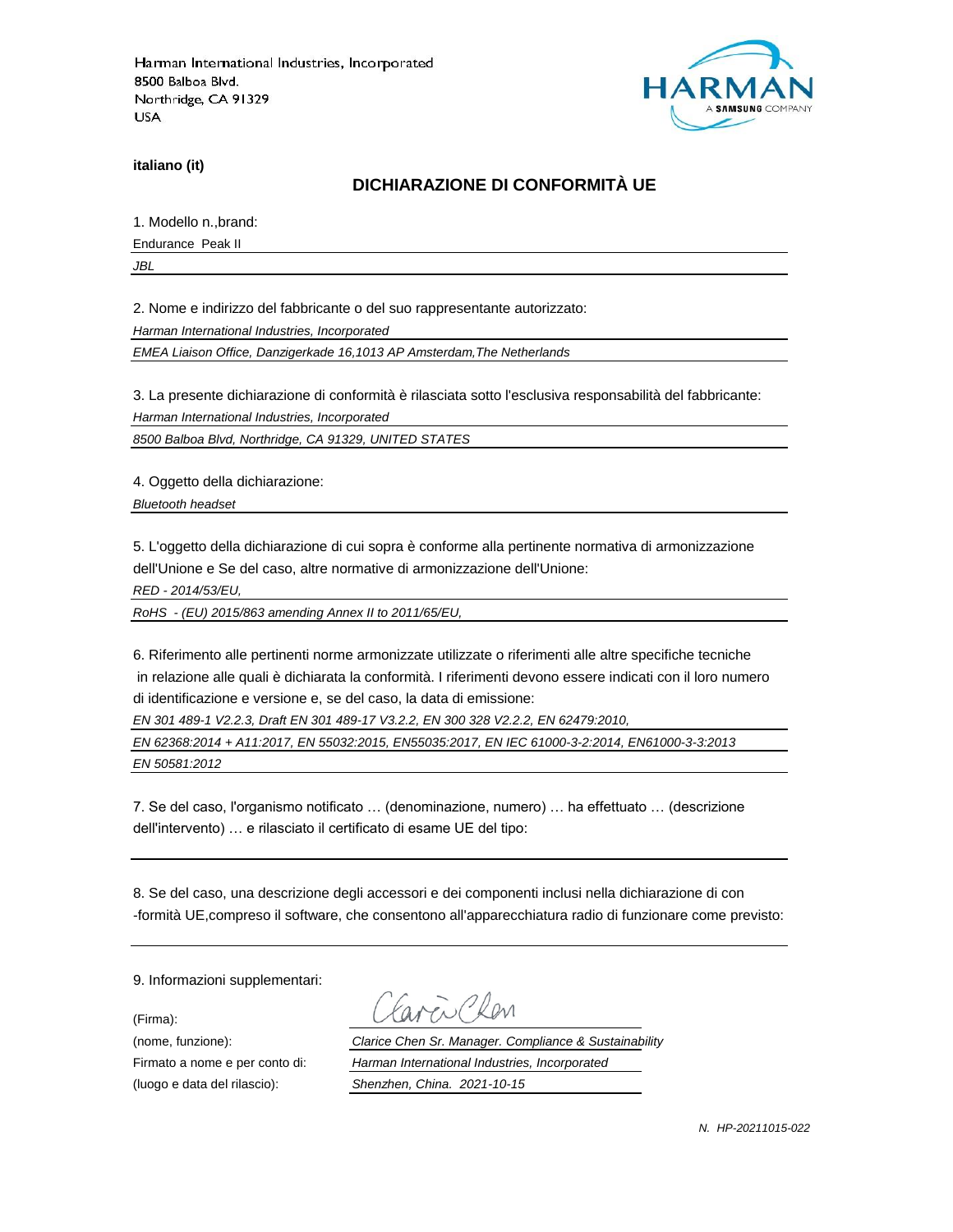

**dansk (da)**

#### **EU-OVERENSSTEMMELSESERKLÆ RING**

1. Model nr., mærke:

Endurance Peak II

*JBL*

2. Navn og adresse på fabrikanten eller dennes bemyndigede repræ sentant:

*Harman International Industries, Incorporated*

*EMEA Liaison Office, Danzigerkade 16,1013 AP Amsterdam,The Netherlands*

3. Denne overensstemmelseserklæring udstedes på fabrikantens ansvar:

*Harman International Industries, Incorporated*

*8500 Balboa Blvd, Northridge, CA 91329, UNITED STATES*

4. Erklæringens genstand:

*Bluetooth headset*

5. Genstanden for erklæringen, som beskrevet ovenfor, er i overensstemmelse med den relevante EU-harmoniseringslovgivning og Eventuelt anden EU-harmoniseringslovgivning:

*RED - 2014/53/EU,*

*RoHS - (EU) 2015/863 amending Annex II to 2011/65/EU,*

6.Henvisninger til de relevante anvendte harmoniserede standarder eller henvisninger til de andre tekniske specifikationer, som der erklæres overensstemmelse med. Henvisninger angives med deres identifikationsnummer og version og eventuelt udstedelsesdato:

*EN 301 489-1 V2.2.3, Draft EN 301 489-17 V3.2.2, EN 300 328 V2.2.2, EN 62479:2010,*

*EN 62368:2014 + A11:2017, EN 55032:2015, EN55035:2017, EN IEC 61000-3-2:2014, EN61000-3-3:2013 EN 50581:2012*

7. Hvor det er relevant, det bemyndigede organ … (navn, nummer) har foretaget … (beskrivelse af aktiviteten) … og udstedt EU-typeafprøvningsattest:

8. I givet fald beskrivelse af tilbehør og komponenter, herunder software, som får radioudstyret til at fungere efter hensigten og er dækket af EU-overensstemmelseserklæringen:

9. Supplerende oplysninger:

(Underskrift):

(udstedelsessted og -dato): *Shenzhen, China. 2021-10-15*

(navn, stilling) (underskrift): *Clarice Chen Sr. Manager. Compliance & Sustainability* Underskrevet for og på vegne af: *Harman International Industries, Incorporated*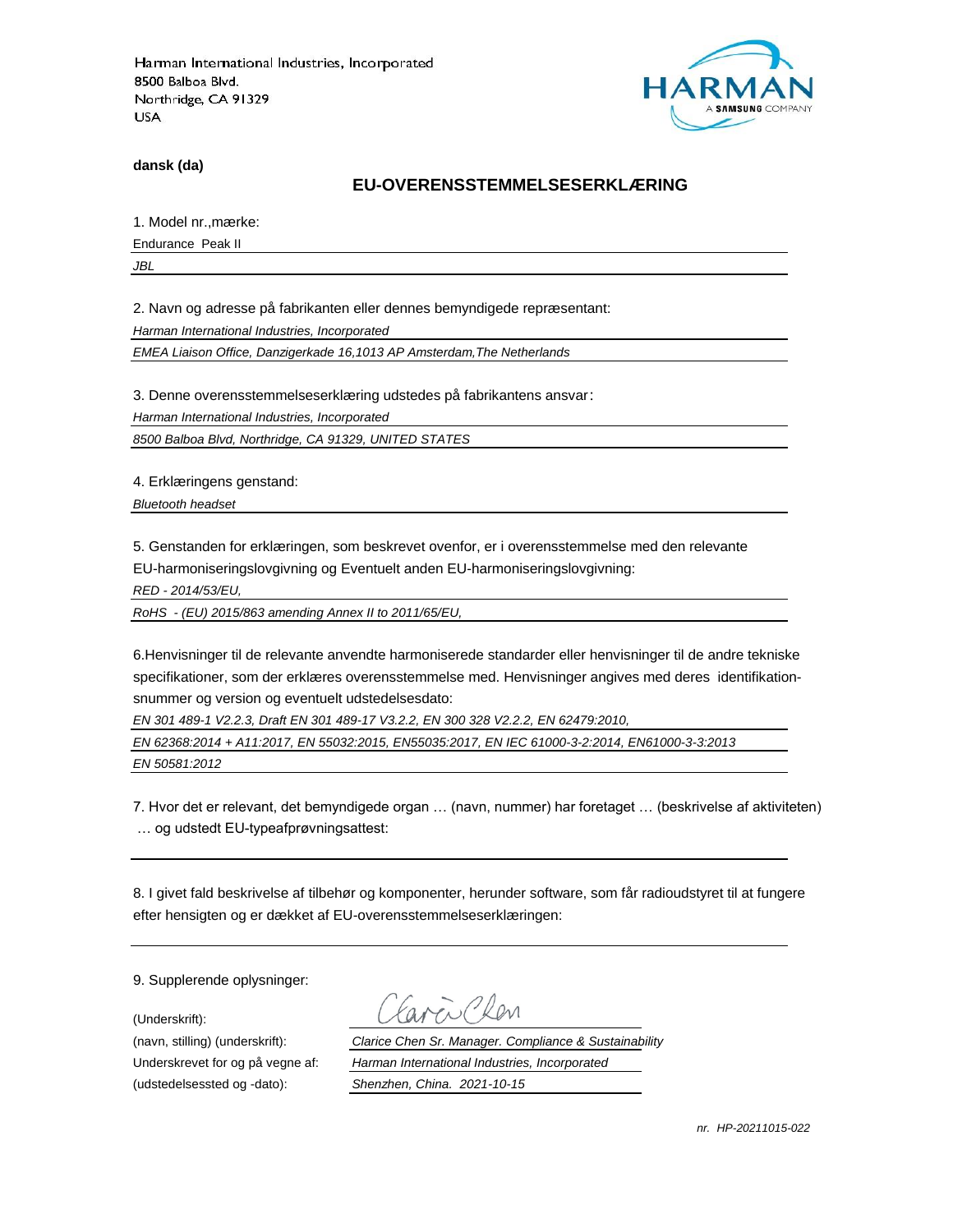

**ελληνικά (el)**

#### **ΔΗΛΩΣΗ ΣΥΜΜΟΡΦΩΣΗΣ ΕΕ**

1. Αριθμός μοντέλου, εμπορικό σήμα:

Endurance Peak II

*JBL*

2. Όνομα και διεύθυνση του κατασκευαστή ή του εξουσιοδοτημένου αντιπροσώπου του:

*Harman International Industries, Incorporated*

*EMEA Liaison Office, Danzigerkade 16,1013 AP Amsterdam,The Netherlands*

3. Η παρούσα δήλωση συμμόρφωσης εκδίδεται με αποκλειστική ευθύνη του κατασκευαστή:

*Harman International Industries, Incorporated*

*8500 Balboa Blvd, Northridge, CA 91329, UNITED STATES*

4.Αντικείμενο της δήλωσης:

*Bluetooth headset*

5. Ο στόχος της δήλωσης που περιγράφεται παραπάνω είναι σύμφωνος προς τη σχετική ενωσιακή νομοθεσία εναρμόνισης και Άλλη ενωσιακή νομοθεσία εναρμόνισης, κατά περίπτωση

*RED - 2014/53/EU,*

*RoHS - (EU) 2015/863 amending Annex II to 2011/65/EU,*

6. Αναφορές στα σχετικά εναρμονισμένα πρότυπα που χρησιμοποιούνται ή αναφορές στις λοιπές τεχνικές προδιαγραφές σε σχέση με τις οποίες δηλώνεται η συμμόρφωση. Οι αναφορές πρέπει να απαριθμούνται με τον αριθμό αναγνώρισης και την έκδοση και, κατά περίπτωση, την ημερομηνία δημοσίευσής τους: *EN 301 489-1 V2.2.3, Draft EN 301 489-17 V3.2.2, EN 300 328 V2.2.2, EN 62479:2010,*

*EN 62368:2014 + A11:2017, EN 55032:2015, EN55035:2017, EN IEC 61000-3-2:2014, EN61000-3-3:2013 EN 50581:2012*

7.Όπου έχει εφαρμογή, ο κοινοποιημένος οργανισμός … (ονομασία, αριθμός) … πραγματοποίησε (περιγραφή της παρέμβασης) … και εξέδωσε το πιστοποιητικό εξέτασης τύπου ΕΕ:

8.Όπου έχει εφαρμογή, περιγραφή των παρελκόμενων και εξαρτημάτων, συμπεριλαμβανομένου του λογισμικού, που επιτρέπουν στον ραδιοεξοπλισμό να λειτουργεί όπως προβλέπεται και που καλύπτ -N43ονται από τη δήλωση συμμόρφωσης:

9. Συμπληρωματικές πληροφορίες:

(υπογραφή):

(τόπος και ημερομηνία έκδοσης): *Shenzhen, China. 2021-10-15*

ww Ron (όνομα, θέση): *Clarice Chen Sr. Manager. Compliance & Sustainability* Υπογραφή για λογαριασμό εξ ονόματος: *Harman International Industries, Incorporated*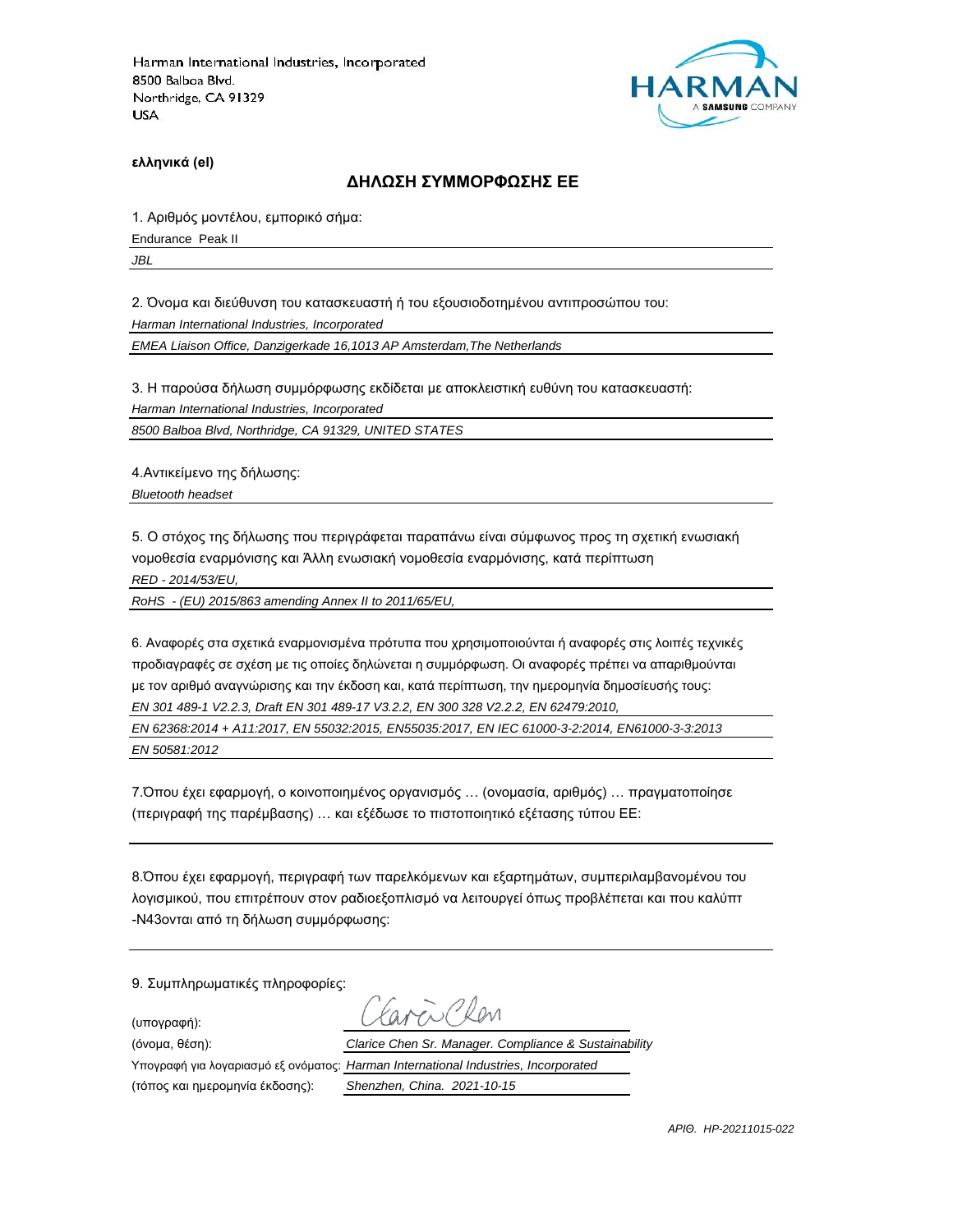

**français (fr)**

#### **DECLARATION UE DE CONFORMITE**

1. numéro de modèle,marque:

Endurance Peak II

*JBL*

2. Nom et adresse du fabricant ou de son mandataire:

*Harman International Industries, Incorporated*

*EMEA Liaison Office, Danzigerkade 16,1013 AP Amsterdam,The Netherlands*

3. La présente déclaration de conformité est établie sous la seule responsabilité du fabricant:

*Harman International Industries, Incorporated*

*8500 Balboa Blvd, Northridge, CA 91329, UNITED STATES*

4. Objet de la déclaration:

*Bluetooth headset*

5. L'objet de la déclaration décrit ci-dessus est conforme à la législation d'harmonisation de l'Union applicable et Autres législations d'harmonisation de l'Union, s'il y a lieu:

*RED - 2014/53/EU,*

*RoHS - (EU) 2015/863 amending Annex II to 2011/65/EU,*

6. Références des normes harmonisées pertinentes appliquées ou des autres spécifications techniques par rapport auxquelles la conformité est déclarée. Il faut indiquer, pour chaque référence, le numéro d'identification, la version et, le cas échéant, la date d'émission:

*EN 301 489-1 V2.2.3, Draft EN 301 489-17 V3.2.2, EN 300 328 V2.2.2, EN 62479:2010,*

*EN 62368:2014 + A11:2017, EN 55032:2015, EN55035:2017, EN IEC 61000-3-2:2014, EN61000-3-3:2013 EN 50581:2012*

7.S'il y a lieu: l'organisme notifié … (nom, numéro) … a réalisé … (description de l'intervention) … et a délivré le certificat d'examen UE de type:

8.S'il y a lieu, description des accessoires et des éléments (y compris logiciels) qui permettent à l'équipement radioélectrique de fonctionner selon sa destination et qui sont couverts par la déclaration UE de conformité:

9. Informations complémentaires:

(Signature):

(nom, fonction): *Clarice Chen Sr. Manager. Compliance & Sustainability* Signé par et au nom de: *Harman International Industries, Incorporated* (lieu et date d'émission): *Shenzhen, China. 2021-10-15*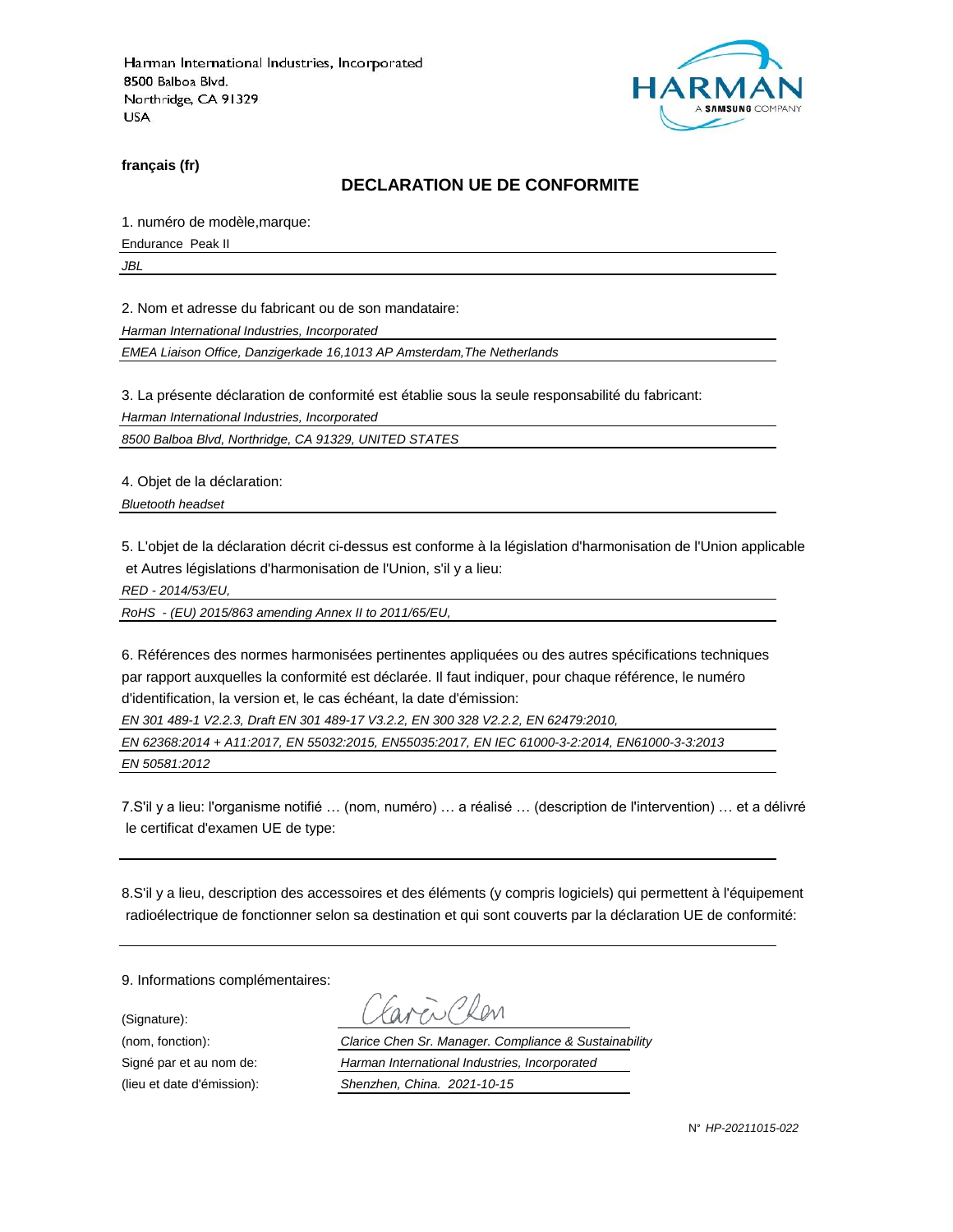

**latviešu valoda (lv)**

# **ES ATBILSTĪBAS DEKLARĀCIJA**

1. Modela Nr.,brand:

Endurance Peak II

*JBL*

2. Ražotāja vai viņa pilnvarotā pārstāvja vārds, uzvārds/nosaukums un adrese:

*Harman International Industries, Incorporated*

*EMEA Liaison Office, Danzigerkade 16,1013 AP Amsterdam,The Netherlands*

3. Šī atbilstības deklarācija ir izdota vienīgi uz šāda ražotāja atbildību:

*Harman International Industries, Incorporated*

*8500 Balboa Blvd, Northridge, CA 91329, UNITED STATES*

4. Deklarācijas priekšmets:

*Bluetooth headset*

5. Iepriekš aprakstītais deklarācijas priekšmets atbilst attiecīgajam Savienības saskaņotajam tiesību aktam un Citam Savienības saskaņotajam tiesību aktam, ja piemērojams

*RED - 2014/53/EU,*

*RoHS - (EU) 2015/863 amending Annex II to 2011/65/EU,*

6. Atsauces uz attiecīgajiem izmantojamiem saskaņotajiem standartiem vai uz citām tehniskajām specifikācijām ,attiecībā uz ko tiek deklarēta atbilstība. Atsauces jāuzskaita ar to identifikācijas numuriem un versijām un attiecīgā gadījumā ar izdošanas datumu:

*EN 301 489-1 V2.2.3, Draft EN 301 489-17 V3.2.2, EN 300 328 V2.2.2, EN 62479:2010,*

*EN 62368:2014 + A11:2017, EN 55032:2015, EN55035:2017, EN IEC 61000-3-2:2014, EN61000-3-3:2013 EN 50581:2012*

7. Attiecīgā gadījumā paziņotā struktūra … (nosaukums, numurs) … ir veikusi … (darbības apraksts) … un izdevusi ES tipa pārbaudes sertifikātu:

8.Attiecīgā gadījumā palīgierīču un komponentu apraksts, ieskaitot programmatūras aprakstu,kas nodrošina radioiekārtas paredzēto darbību un uz ko attiecas ES atbilstības deklarācija:

9. Papildinformācija:

(Paraksts):

(vārds, uzvārds, amats): *Clarice Chen Sr. Manager. Compliance & Sustainability* Parakstīts šādas personas vārdā: *Harman International Industries, Incorporated* (izdošanas vieta un datums): *Shenzhen, China. 2021-10-15*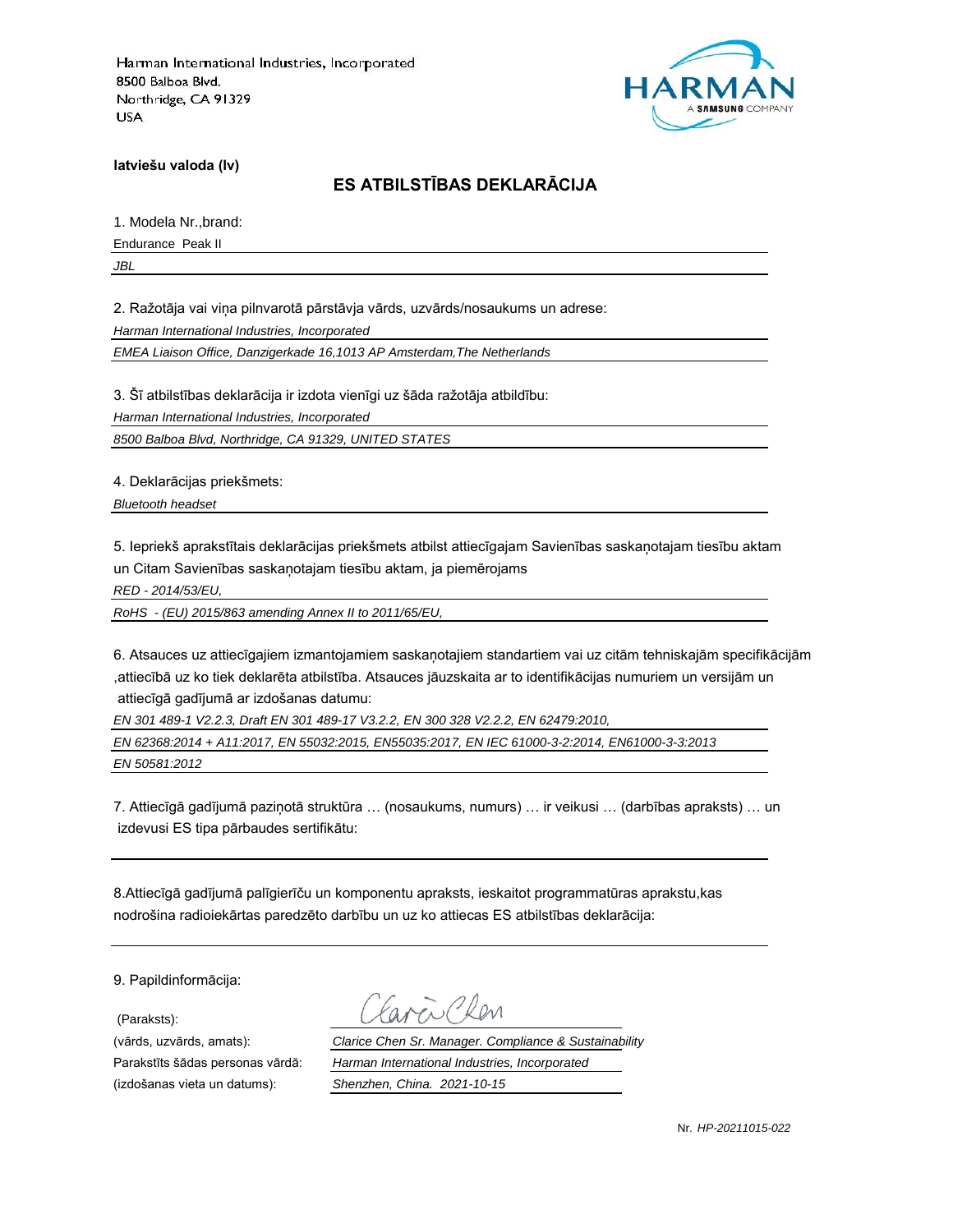

**lietuvių kalba (lt)**

#### **ES ATITIKTIES DEKLARACIJA**

1. Modelio Nr., Prekės ženklas:

Endurance Peak II

*JBL*

2. Gamintojo arba jo įgaliotojo atstovo pavadinimas ir adresas:

*Harman International Industries, Incorporated*

*EMEA Liaison Office, Danzigerkade 16,1013 AP Amsterdam,The Netherlands*

3. Ši atitikties deklaracija išduota tik gamintojo atsakomybe:

*Harman International Industries, Incorporated*

*8500 Balboa Blvd, Northridge, CA 91329, UNITED STATES*

4. Deklaracijos objektas:

*Bluetooth headset*

5. Pirmiau aprašytas deklaracijos objektas atitinka susijusius derinamuosius Sąjungos teisės aktus ir kitus derinamuosius Sąjungos teisės aktus, jeigu taikoma.

*RED - 2014/53/EU,*

*RoHS - (EU) 2015/863 amending Annex II to 2011/65/EU,*

6. Nuorodos į susijusius taikytus darniuosius standartus arba kitas technines specifikacijas, pagal kurias buvo deklaruota atitiktis. Nuorodos turi būti išvardijamos nurodant jų identifikacinius numerius,ersijas ir, kai taikoma, paskelbimo datas:

*EN 301 489-1 V2.2.3, Draft EN 301 489-17 V3.2.2, EN 300 328 V2.2.2, EN 62479:2010,*

*EN 62368:2014 + A11:2017, EN 55032:2015, EN55035:2017, EN IEC 61000-3-2:2014, EN61000-3-3:2013 EN 50581:2012*

7. Kai taikytina, notifikuotoji įstaiga … (pavadinimas, numeris)… atliko… (dalyvavimo procese aprašymas) ir išdavė ES tipo tyrimo sertifikatą:

8. Kai taikytina, pagalbinių įtaisų ir komponentų, įskaitant programinę įrangą, kurie leidžia radijo įrenginiams veikti pagal paskirtį ir yra įtraukti į ES atitikties deklaraciją, aprašas:

9. Papildoma informacija:

(Parašas):

(vardas ir pavardė, pareigos): *Clarice Chen Sr. Manager. Compliance & Sustainability* Už ką ir kieno vardu pasirašyta: *Harman International Industries, Incorporated* (išdavimo data ir vieta): *Shenzhen, China. 2021-10-15*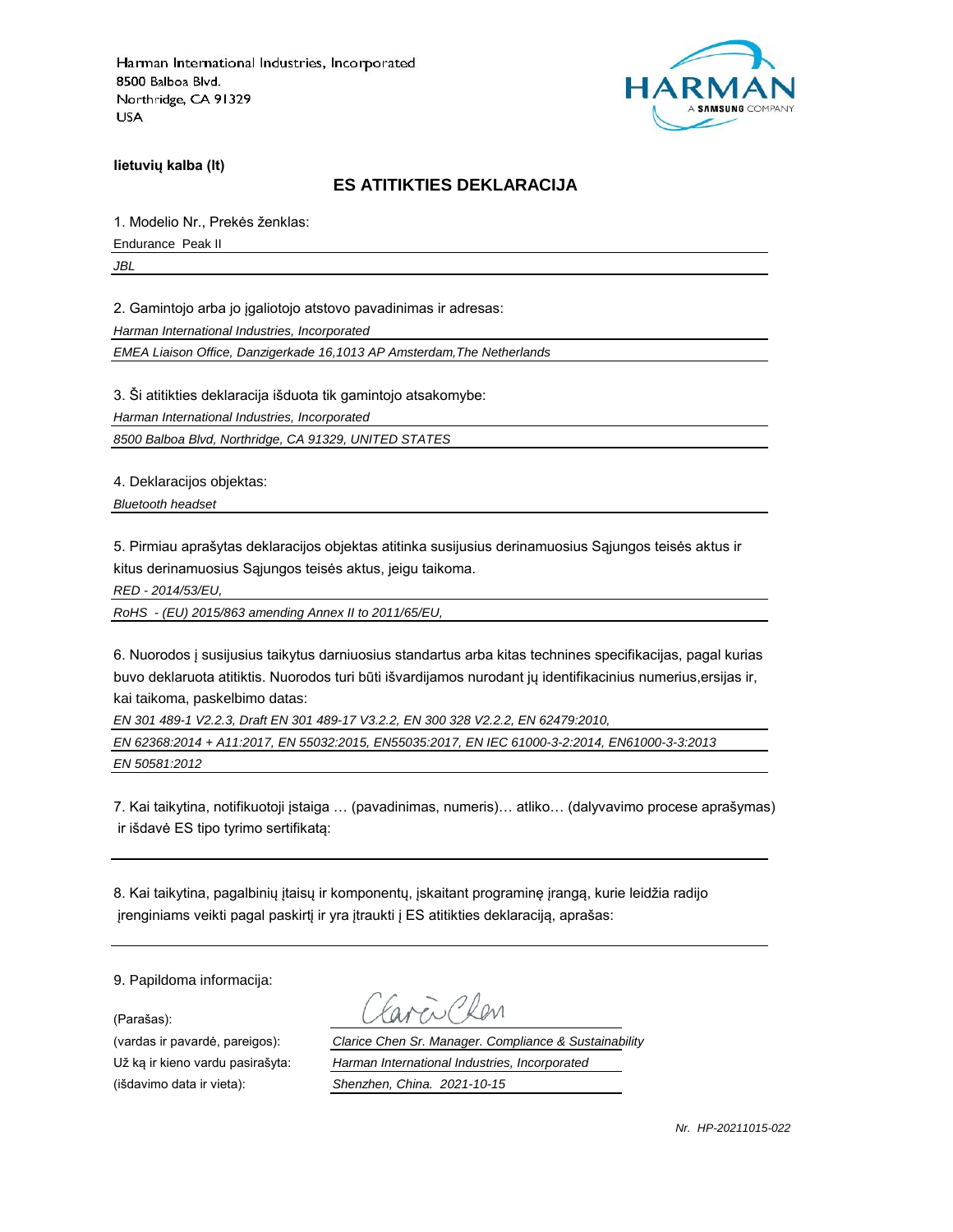

**Nederlands (nl)**

#### **EU-CONFORMITEITSVERKLARING**

1.Model nr.,Merk:

Endurance Peak II

*JBL*

2. Naam en adres van de fabrikant of zijn gemachtigde:

*Harman International Industries, Incorporated*

*EMEA Liaison Office, Danzigerkade 16,1013 AP Amsterdam,The Netherlands*

3. Deze conformiteitsverklaring wordt afgegeven onder volledige verantwoordelijkheid van de fabrikant:

*Harman International Industries, Incorporated*

*8500 Balboa Blvd, Northridge, CA 91329, UNITED STATES*

4. Voorwerp van de verklaring:

*Bluetooth headset*

5.Het hierboven beschreven voorwerp van de verklaring is in overeenstemming met de desbetreffende harmonisatiewetgeving van de Unie en andere harmonisatiewetgeving van de Unie, indien van toepassing: *RED - 2014/53/EU,*

*RoHS - (EU) 2015/863 amending Annex II to 2011/65/EU,*

6. Vermelding van de toegepaste relevante geharmoniseerde normen of van de andere technische specificaties waarop de conformiteitsverklaring betrekking heeft. Bij de opgave van de referenties moeten het identificatie nummer en de versie en, in voorkomend geval, de datum van publicatie worden vermeld:

*EN 301 489-1 V2.2.3, Draft EN 301 489-17 V3.2.2, EN 300 328 V2.2.2, EN 62479:2010,*

*EN 62368:2014 + A11:2017, EN 55032:2015, EN55035:2017, EN IEC 61000-3-2:2014, EN61000-3-3:2013 EN 50581:2012*

7.(Indien van toepassing) De aangemelde instantie … (naam, nummer) … heeft een … (beschrijving van de werkzaamheden) … uitgevoerd en het certificaat van EU-typeonderzoek … afgegeven:

8. Indien van toepassing, beschrijving van de accessoires en onderdelen, die het mogelijk maken dat de radioapparatuur functioneert zoals bedoeld en die onder de EU-conformiteitsverklaring vallen:

9. Aanvullende informatie:

(Handtekening):

(naam, functie): *Clarice Chen Sr. Manager. Compliance & Sustainability* Ondertekend voor en namens: *Harman International Industries, Incorporated* (plaats en datum van afgifte): *Shenzhen, China. 2021-10-15*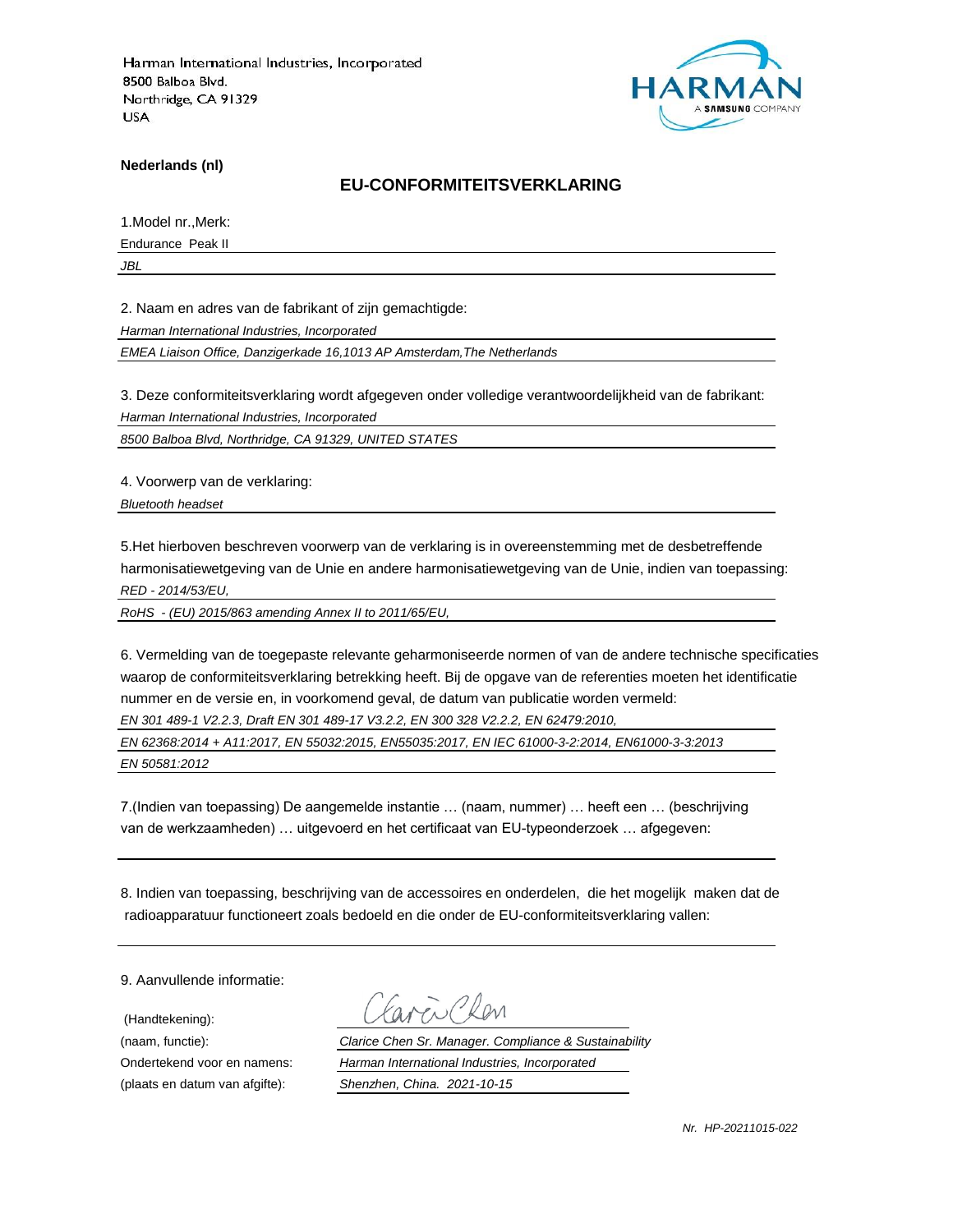

**Română (ro)**

### **DECLARAȚIA UE DE CONFORMITATE**

1. Număr model, marcă:

Endurance Peak II

*JBL*

2. Denumirea și adresa producătorului sau a reprezentantului său autorizat:

*Harman International Industries, Incorporated*

*EMEA Liaison Office, Danzigerkade 16,1013 AP Amsterdam,The Netherlands*

3. Prezenta declarație de conformitate este emisă pe răspunderea exclusivă a producătorului:

*Harman International Industries, Incorporated*

*8500 Balboa Blvd, Northridge, CA 91329, UNITED STATES*

4.Obiectul declarației:

*Bluetooth headset*

5. Obiectul declarației descris mai sus este în conformitate cu legislația relevantă de armonizare a Uniunii: și După caz, alte acte din legislația de armonizare a Uniunii

*RED - 2014/53/EU,*

*RoHS - (EU) 2015/863 amending Annex II to 2011/65/EU,*

6. Trimiterile la standardele armonizate relevante folosite sau trimiterile la alte specificații tehnice în legătură cu care se declară conformitatea. Referințele sunt enumerate împreună cu numerele de identificare și cu versiunea acestora precum și cu data eliberării, după caz:

*EN 301 489-1 V2.2.3, Draft EN 301 489-17 V3.2.2, EN 300 328 V2.2.2, EN 62479:2010,*

*EN 62368:2014 + A11:2017, EN 55032:2015, EN55035:2017, EN IEC 61000-3-2:2014, EN61000-3-3:2013 EN 50581:2012*

7. După caz, organismul notificat … (denumire, număr) ... a efectuat … (descrierea intervenției) și a emis certificatul de examinare UE de tip:

8. După caz, o descriere a accesoriilor și componentelor, inclusiv a produselor software, care permit echipamentelor radio să funcționeze corespunzător și care sunt incluse în declarația de conformitate:

9. Informații suplimentare:

(Semnătura):

(numele, funcția) : *Clarice Chen Sr. Manager. Compliance & Sustainability* Semnat pentru și în numele: *Harman International Industries, Incorporated* (locul și data emiterii): *Shenzhen, China. 2021-10-15*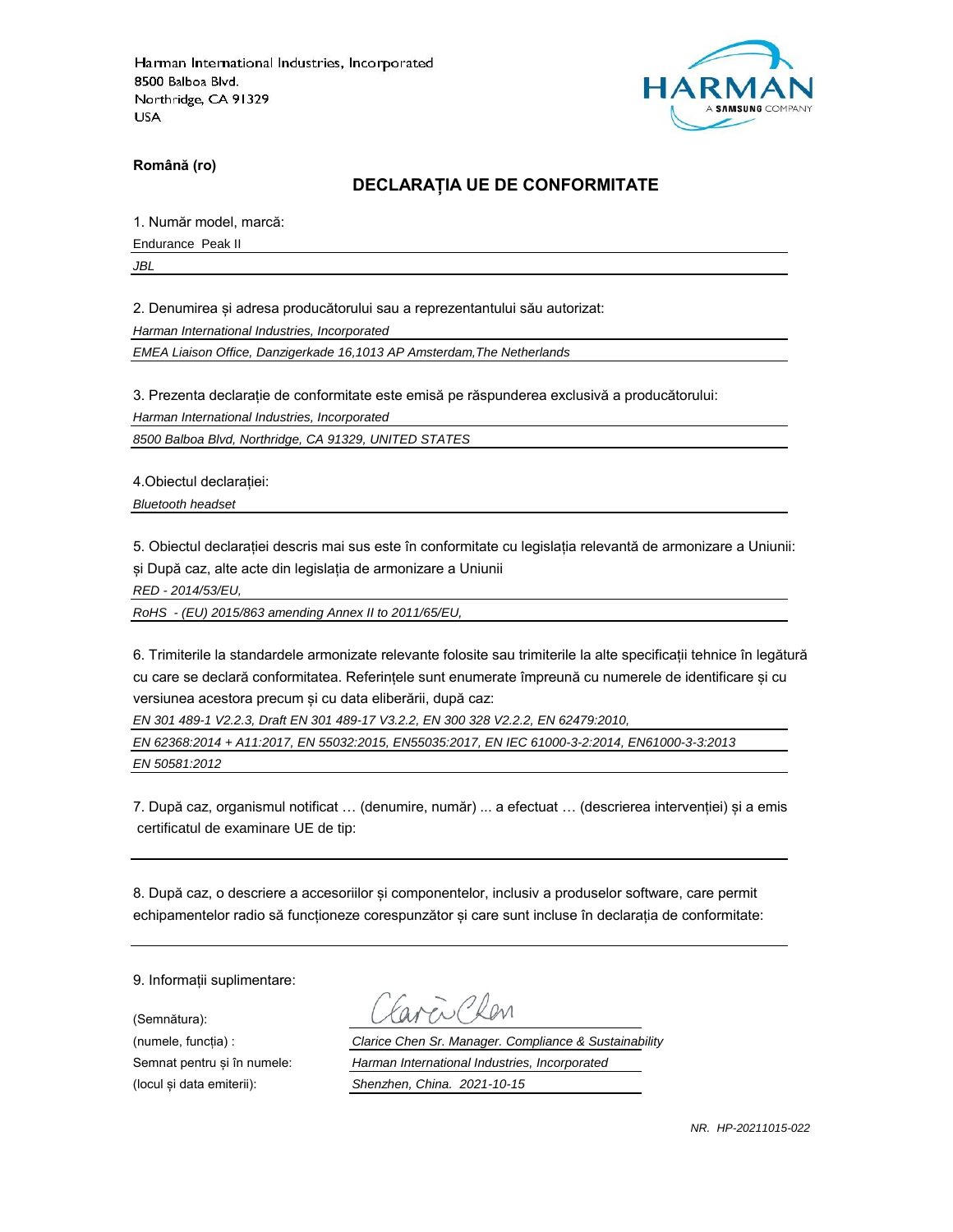

**Suomi (fi)**

### **EU-VAATIMUSTENMUKAISUUSVAKUUTUS**

1. Malli nro.,merkki:

Endurance Peak II

*JBL*

2. Valmistajan tai sen valtuutetun edustajan nimi ja osoite:

*Harman International Industries, Incorporated*

*EMEA Liaison Office, Danzigerkade 16,1013 AP Amsterdam,The Netherlands*

3. Tämä vaatimustenmukaisuusvakuutus on annettu valmistajan yksinomaisella vastuulla:

*Harman International Industries, Incorporated*

*8500 Balboa Blvd, Northridge, CA 91329, UNITED STATES*

4. Vakuutuksen kohde:

*Bluetooth headset*

5. Edellä kuvattu vakuutuksen kohde on asiaa koskevan unionin yhdenmukaistamislainsäädännön vaatimusten mukainen ja Muu unionin yhdenmukaistamissäädös (tapauksen mukaan):

*RED - 2014/53/EU,*

*RoHS - (EU) 2015/863 amending Annex II to 2011/65/EU,*

6. Viittaus niihin asiaankuuluviin yhdenmukaistettuihin standardeihin, joita on käytetty, tai viittaus muihin teknisiin eritelmiin, joiden perusteella vaatimustenmukaisuusvakuutus on annettu. Viittausten luettelossa on mainittava niiden tunnistenumero ja versio ja tapauksen mukaan antopäivä:

*EN 301 489-1 V2.2.3, Draft EN 301 489-17 V3.2.2, EN 300 328 V2.2.2, EN 62479:2010,*

*EN 62368:2014 + A11:2017, EN 55032:2015, EN55035:2017, EN IEC 61000-3-2:2014, EN61000-3-3:2013 EN 50581:2012*

7. Tapauksen mukaan ilmoitettu laitos … (nimi, numero) … suoritti … (toimenpiteen kuvaus) … ja antoi EU-tyyppitarkastustodistuksen: …

8. Tapauksen mukaan kuvaus lisälaitteista ja osista, myös ohjelmistoista, jotka mahdollistavat radiolaitteen käyttötarkoituksen mukaisen käytön ja jotka EU-vaatimustenmukaisuusvakuutus kattaa:

9. Lisätietoja:

(allekirjoitus):

(antamispaikka ja -päivämäärä): *Shenzhen, China. 2021-10-15*

(nimi, tehtävä): *Clarice Chen Sr. Manager. Compliance & Sustainability* Seuraavan puolesta allekirjoittanut: *Harman International Industries, Incorporated*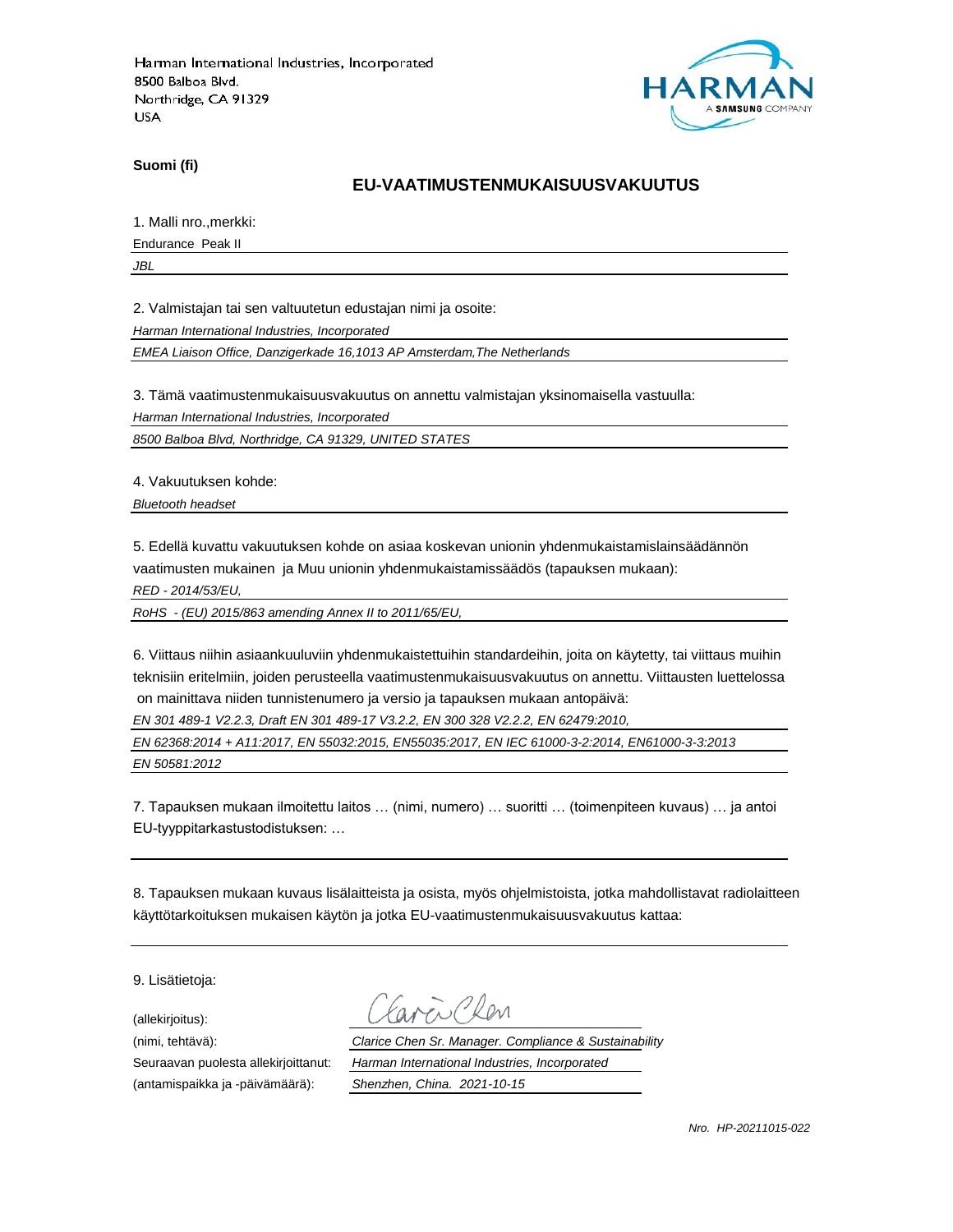

**magyar (hu)**

# **EU-MEGFELELŐSÉGI NYILATKOZAT**

1.Modellazonosító,márka:

Endurance Peak II

*JBL*

2. A gyártó vagy meghatalmazott képviselőjének neve és címe:

*Harman International Industries, Incorporated*

*EMEA Liaison Office, Danzigerkade 16,1013 AP Amsterdam,The Netherlands*

3. Ezt a megfelelőségi nyilatkozatot a gyártó kizárólagos felelőssége mellett adják ki:

*Harman International Industries, Incorporated*

*8500 Balboa Blvd, Northridge, CA 91329, UNITED STATES*

4. A nyilatkozat tárgya:

*Bluetooth headset*

5. A fent ismertetett nyilatkozat tárgya megfelel a vonatkozó uniós harmonizációs jogszabályoknak és adott esetben egyéb uniós harmonizációs jogszabály

*RED - 2014/53/EU,*

*RoHS - (EU) 2015/863 amending Annex II to 2011/65/EU,*

6.Az alkalmazott harmonizált szabványokra való hivatkozás vagy az azokra az egyéb műszaki előírásokra való hivatkozás, amelyekkel kapcsolatban megfelelőségi nyilatkozatot tetteké. A hivatkozásokat az azonosító számokkal együtt és a megfelelő verzió feltüntetésével kell megadni, adott esetben a kiállítás dátumával együtt: *EN 301 489-1 V2.2.3, Draft EN 301 489-17 V3.2.2, EN 300 328 V2.2.2, EN 62479:2010,*

*EN 62368:2014 + A11:2017, EN 55032:2015, EN55035:2017, EN IEC 61000-3-2:2014, EN61000-3-3:2013 EN 50581:2012*

7.A(z) ... (nevű, számú)… bejelentett szervezet adott esetben elvégezte a(z) … (a beavatkozás ismertetése) …, és a következő EU-típusvizsgálati tanúsítványt adta ki:

8. Adott esetben a tartozékok és alkatrészek leírása, ideértve a rádióberendezés rendeltetésszerű használatát lehetővé tévő és az EU-megfelelőségi nyilatkozat hatályába tartozó szoftvereket is:

9. További információk:

(aláírás):

(név, beosztás): *Clarice Chen Sr. Manager. Compliance & Sustainability* nevében megbízásából írták alá: *Harman International Industries, Incorporated* (a kiállítás helye és dátuma): *Shenzhen, China. 2021-10-15*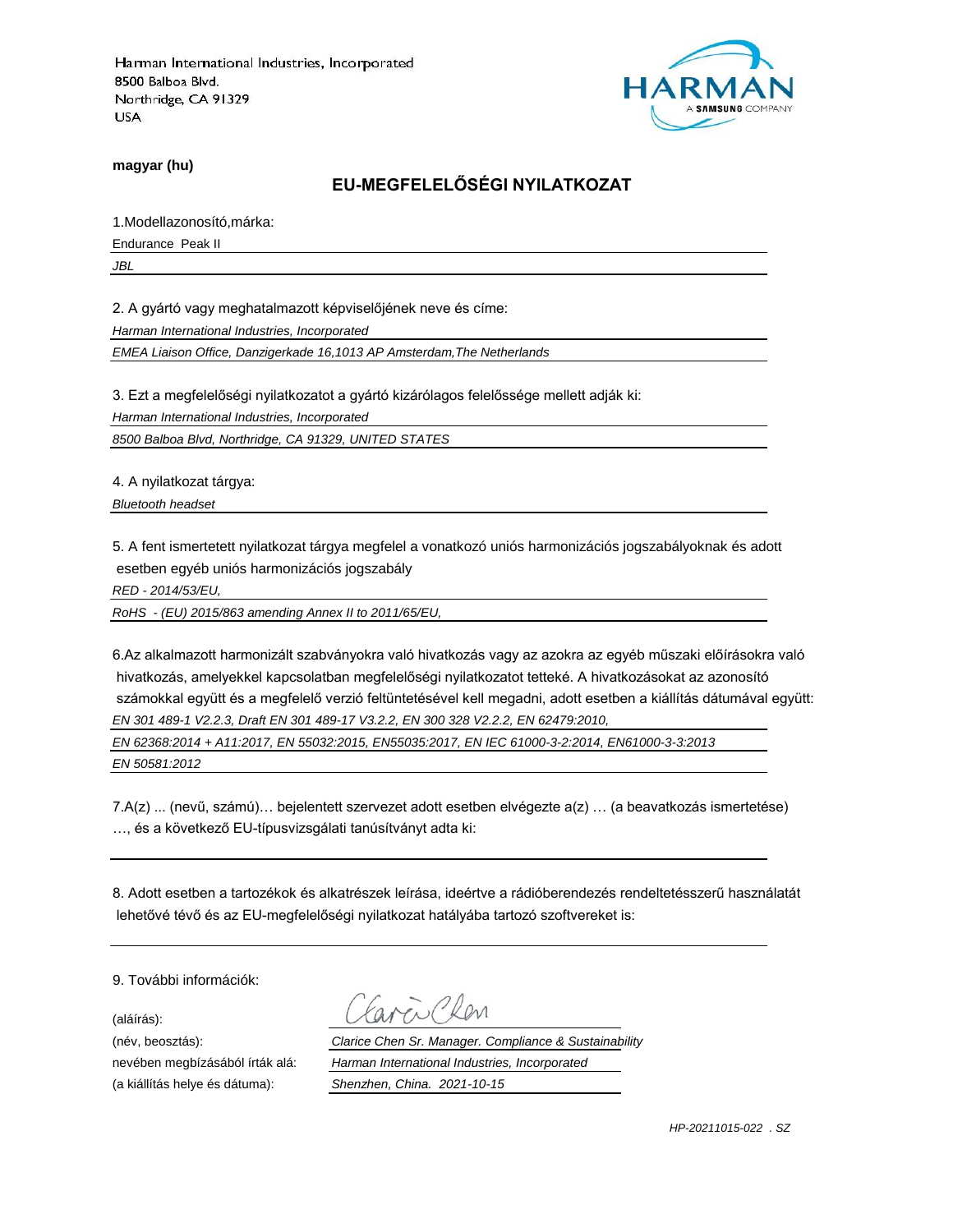

**polski (pl)**

#### **DEKLARACJA ZGODNOŚCI UE**

1. Nazwa modelu,Marka:

Endurance Peak II

*JBL*

2. Nazwa i adres producenta lub jego upoważnionego przedstawiciela:

*Harman International Industries, Incorporated*

*EMEA Liaison Office, Danzigerkade 16,1013 AP Amsterdam,The Netherlands*

3. Niniejszą deklarację zgodności wydaje się na wyłączną odpowiedzialność producenta:

*Harman International Industries, Incorporated*

*8500 Balboa Blvd, Northridge, CA 91329, UNITED STATES*

4. Przedmiot deklaracji:

*Bluetooth headset*

5.Wymieniony powyżej przedmiot niniejszej deklaracji jest zgodny z odnośnymi wymaganiami unijnego prawodawstwa harmonizacyjnego i innym unijnym prawodawstwem harmonizacyjnym, w stosownych przypadkach:

*RED - 2014/53/EU,*

*RoHS - (EU) 2015/863 amending Annex II to 2011/65/EU,*

6. Odwołania do odnośnych norm zharmonizowanych, które zastosowano, lub do innych specyfikacji technicznych,w stosunku do których deklarowana jest zgodność. Odwołania muszą być podane wraz z ich numerami identyfika cyjnymi i wersjami oraz w stosownych przypadkach z datą wydania: *EN 301 489-1 V2.2.3, Draft EN 301 489-17 V3.2.2, EN 300 328 V2.2.2, EN 62479:2010,*

*EN 62368:2014 + A11:2017, EN 55032:2015, EN55035:2017, EN IEC 61000-3-2:2014, EN61000-3-3:2013 EN 50581:2012*

7. W stosownych przypadkach, jednostka notyfikowana … (nazwa, numer) … przeprowadziła … (opis interwencji) … i wydała certyfikat badania typu UE:

8.W stosownych przypadkach, opis elementów dodatkowych lub komponentów, w tym oprogramowania , które umoż liwiają działanie urządzenia radiowego zgodnie z przeznaczeniem i które są objęte deklaracją zgodności UE:

9. Informacje dodatkowe:

(podpis):

 $\sum$  Plan

(imię i nazwisko, stanowisko): *Clarice Chen Sr. Manager. Compliance & Sustainability* Podpisano w imieniu: *Harman International Industries, Incorporated* (miejsce i data wydania): *Shenzhen, China. 2021-10-15*

*NR. HP-20211015-022*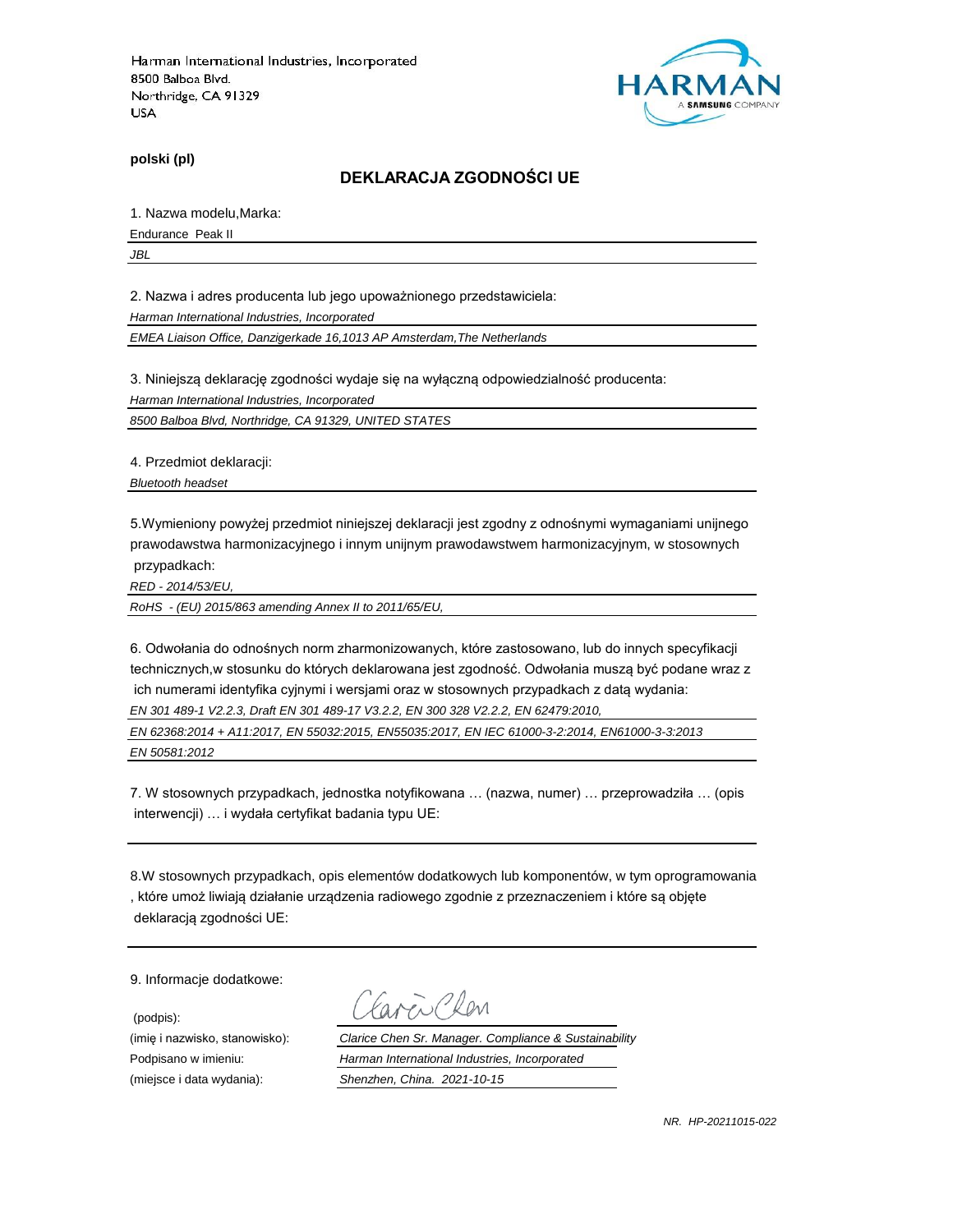

**slovenčina (sk)**

# **EÚ VYHLÁSENIE O ZHODE**

1.Číslo modelu,brand:

Endurance Peak II

*JBL*

2. Meno a adresa výrobcu alebo jeho splnomocneného zástupcu:

*Harman International Industries, Incorporated*

*EMEA Liaison Office, Danzigerkade 16,1013 AP Amsterdam,The Netherlands*

3. Toto vyhlásenie o zhode sa vydáva na výhradnú zodpovednosť výrobcu.:

*Harman International Industries, Incorporated*

*8500 Balboa Blvd, Northridge, CA 91329, UNITED STATES*

4.Predmet vyhlásenia:

*Bluetooth headset*

5. Uvedený predmet vyhlásenia je v zhode s príslušnými harmonizačnými právnymi predpismi Únie a Prípadne ďalšie harmonizačné právne predpisy Únie:

*RED - 2014/53/EU,*

*RoHS - (EU) 2015/863 amending Annex II to 2011/65/EU,*

6. Odkazy na príslušné použité harmonizované normy alebo odkazy na iné technické špecifikácie, v súvislosti s ktorými sa zhoda vyhlasuje. V rámci odkazov sa musí uviesť identifikačné číslo a verzia a prípadne dátum vydania:

*EN 301 489-1 V2.2.3, Draft EN 301 489-17 V3.2.2, EN 300 328 V2.2.2, EN 62479:2010,*

*EN 62368:2014 + A11:2017, EN 55032:2015, EN55035:2017, EN IEC 61000-3-2:2014, EN61000-3-3:2013 EN 50581:2012*

7. Prípadne: notifikovaný orgán … (názov, číslo) … vykonal … (opis zásahu) … a vydal certifikát EÚ skúšky typu:

8. V príslušných prípadoch opis príslušenstva a komponentov vrátane softvéru, ktoré umožňujú rádiovému zariadeniu fungovať v súlade so zamýšľaným účelom, a na ktoré sa vzťahuje EÚ vyhlásenie o zhode:

9. Doplňujúce informácie:

(podpis):

(meno, funkcia): *Clarice Chen Sr. Manager. Compliance & Sustainability* Podpísané za a v mene: *Harman International Industries, Incorporated* (miesto a dátum vydania): *Shenzhen, China. 2021-10-15*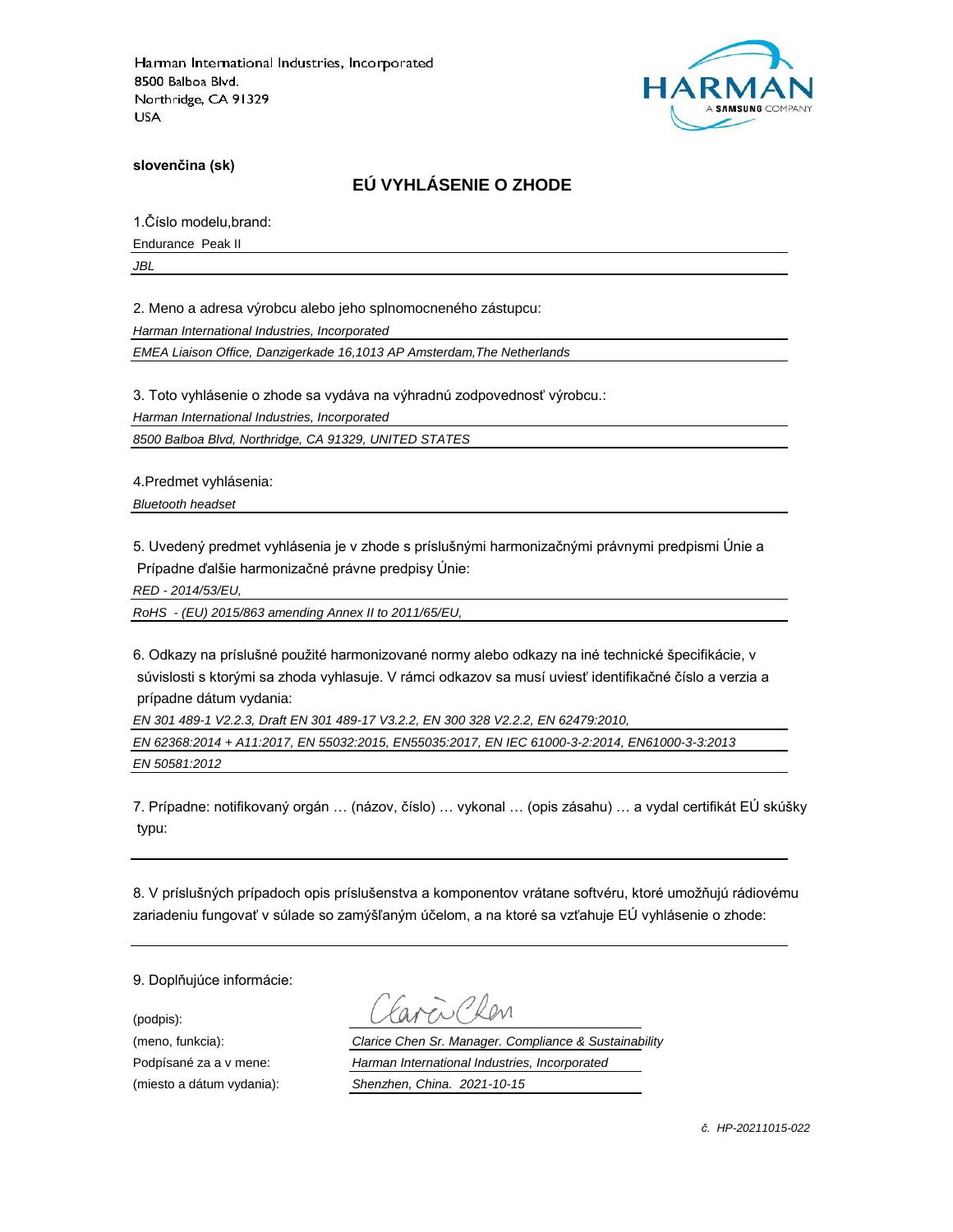

**svenska (sv)**

# **EU-FÖRSÄKRAN OM ÖVERENSSTÄMMELSE**

1. Modell nr.,varumärke**:**

Endurance Peak II

*JBL*

2. Namn på och adress till tillverkaren eller dennes representant:

*Harman International Industries, Incorporated*

*EMEA Liaison Office, Danzigerkade 16,1013 AP Amsterdam,The Netherlands*

3. Denna försäkran om överensstämmelse utfärdas på tillverkarens eget ansvar:

*Harman International Industries, Incorporated*

*8500 Balboa Blvd, Northridge, CA 91329, UNITED STATES*

4. Föremål för försäkran:

*Bluetooth headset*

5. Föremålet för försäkran ovan överensstämmer med den relevanta unionslagstiftningen om harmon -isering och Annan harmoniserad unionslagstiftning i förekommande fall

*RED - 2014/53/EU,*

*RoHS - (EU) 2015/863 amending Annex II to 2011/65/EU,*

6.Hänvisningar till de relevanta harmoniserade standarder som använts eller hänvisningar till andra tekniska specifikationer enligt vilka överensstämmelsen försäkras. Hänvisningar måste förtecknas tillsammans med identifieringsnummer och version och i förekommande fall datum för utfärdande:

*EN 301 489-1 V2.2.3, Draft EN 301 489-17 V3.2.2, EN 300 328 V2.2.2, EN 62479:2010,*

*EN 62368:2014 + A11:2017, EN 55032:2015, EN55035:2017, EN IEC 61000-3-2:2014, EN61000-3-3:2013 EN 50581:2012*

7. I tillämpliga fall: det anmälda organet ... (namn, nummer) ... har utfört ... (beskrivning av åtgärd) ... och utfärdat EU- typprovningsintyg:

8. I förekommande fall en beskrivning av tillbehör och komponenter, inklusive programvara, som gör det möjligt för radioutrustningen att fungera som avsett och som täcks av en EU-försäkran om överensstämmelse:

9. Ytterligare information:

(namnteckning):

EN Plen

(namn, befattning): *Clarice Chen Sr. Manager. Compliance & Sustainability* Undertecknat för: *Harman International Industries, Incorporated* (ort och datum) *Shenzhen, China. 2021-10-15*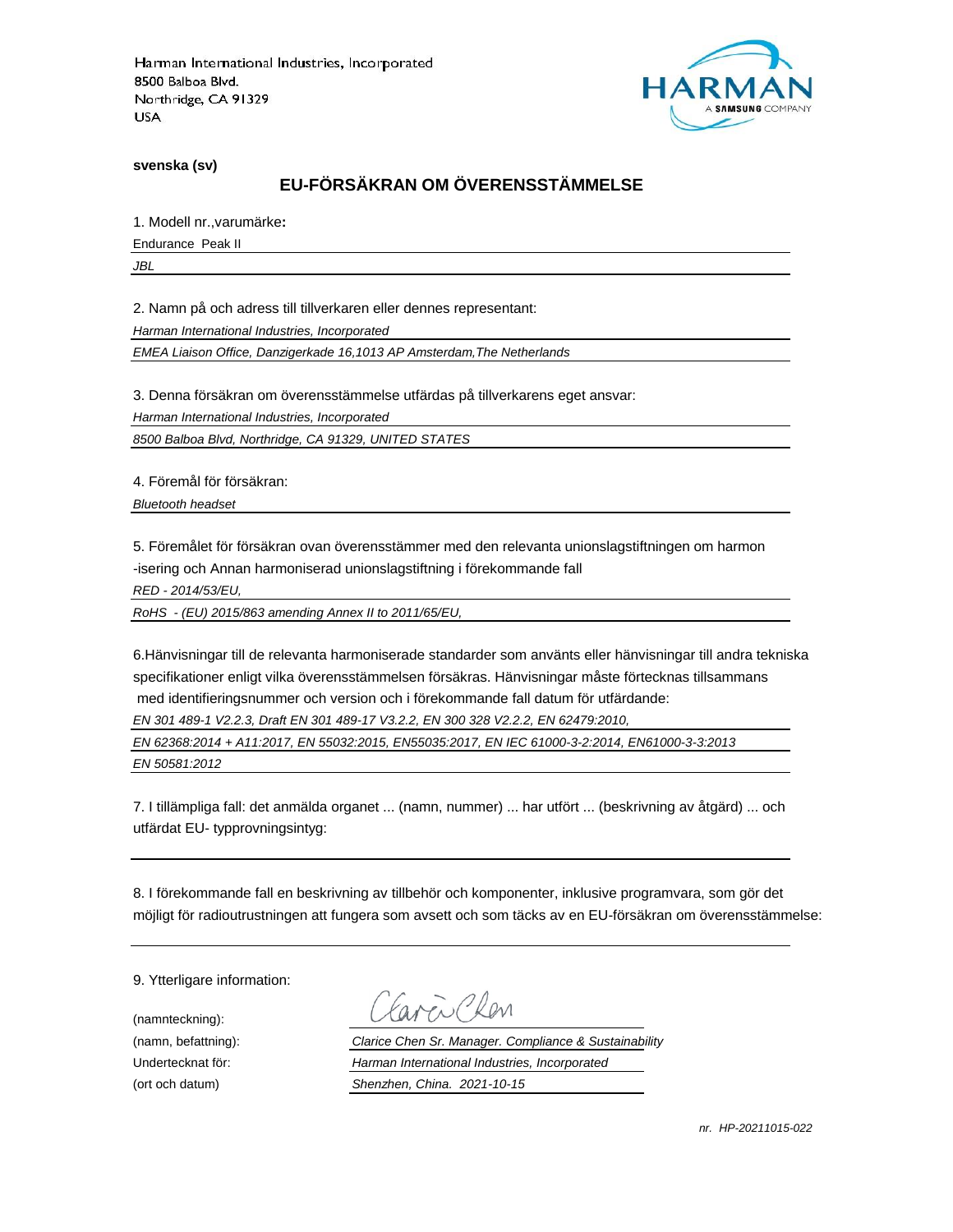

**Malti (mt)**

## **DIKJARAZZJONI TA' KONFORMITÀ TAL-UE**

1.Il-mudell Nru.,marka:

Endurance Peak II

*JBL*

2. L-isem u l-indirizz tal-manifattur jew tar-rappreżentant awtorizzat tiegħu:

*Harman International Industries, Incorporated*

*EMEA Liaison Office, Danzigerkade 16,1013 AP Amsterdam,The Netherlands*

3. Din id-dikjarazzjoni tal-konformità tinħareg taħt ir-responsabbiltà unika tal-manifattur:

*Harman International Industries, Incorporated*

*8500 Balboa Blvd, Northridge, CA 91329, UNITED STATES*

4.L-għan tad-dikjarazzjoni:

*Bluetooth headset*

5. L-għan tad-dikjarazzjoni deskritt hawn fuq huwa konformi mal-leġiżlazzjoni ta' armonizzazzjoni rilevanti tal -Unjon u Leġiżlazzjoni dwar l-armonizzazzjoni oħra tal-Unjoni meta tkun applikabbli

*RED - 2014/53/EU,*

*RoHS - (EU) 2015/863 amending Annex II to 2011/65/EU,*

6. Ir-referenzi għall-istandards armonizzati rilevanti li ntużaw, jew ir-referenzi għall-ispeċifikazzjonijiet tekniċi l-oħrajn li skonthom qed tiġi ddikjarata l-konformità: Ir-referenzi jridu jiġu elenkati bin-numru tal-identifikazzjoni u l-verżjoni tagħhom u, fejn applikabbli, id-data tal-ħruġ:

*EN 301 489-1 V2.2.3, Draft EN 301 489-17 V3.2.2, EN 300 328 V2.2.2, EN 62479:2010,*

*EN 62368:2014 + A11:2017, EN 55032:2015, EN55035:2017, EN IEC 61000-3-2:2014, EN61000-3-3:2013 EN 50581:2012*

7.Meta applikabbli, il-korp notifikat … (l-isem, in-numru) … wettaq… (deskrizzjoni tal-intervent) … u ħareġ iċ-ċertifikat tal-eżami tat-tip tal-UE:

8. Fejn applikabbli, deskrizzjoni tal-aċċessorji u il-komponenti, inkluż is-softwer, li jippermettu t-tagħmir tar -radju jopera kif intiż u koperti mid-dikjarazzjoni tal-konformità tal-UE:

9. Informazzjoni addizzjonali:

(firma):

EN CRON

(isem, funzjoni): *Clarice Chen Sr. Manager. Compliance & Sustainability* Iffirmat għal u f'isem: *Harman International Industries, Incorporated* (post u data tal-ħruġ): *Shenzhen, China. 2021-10-15*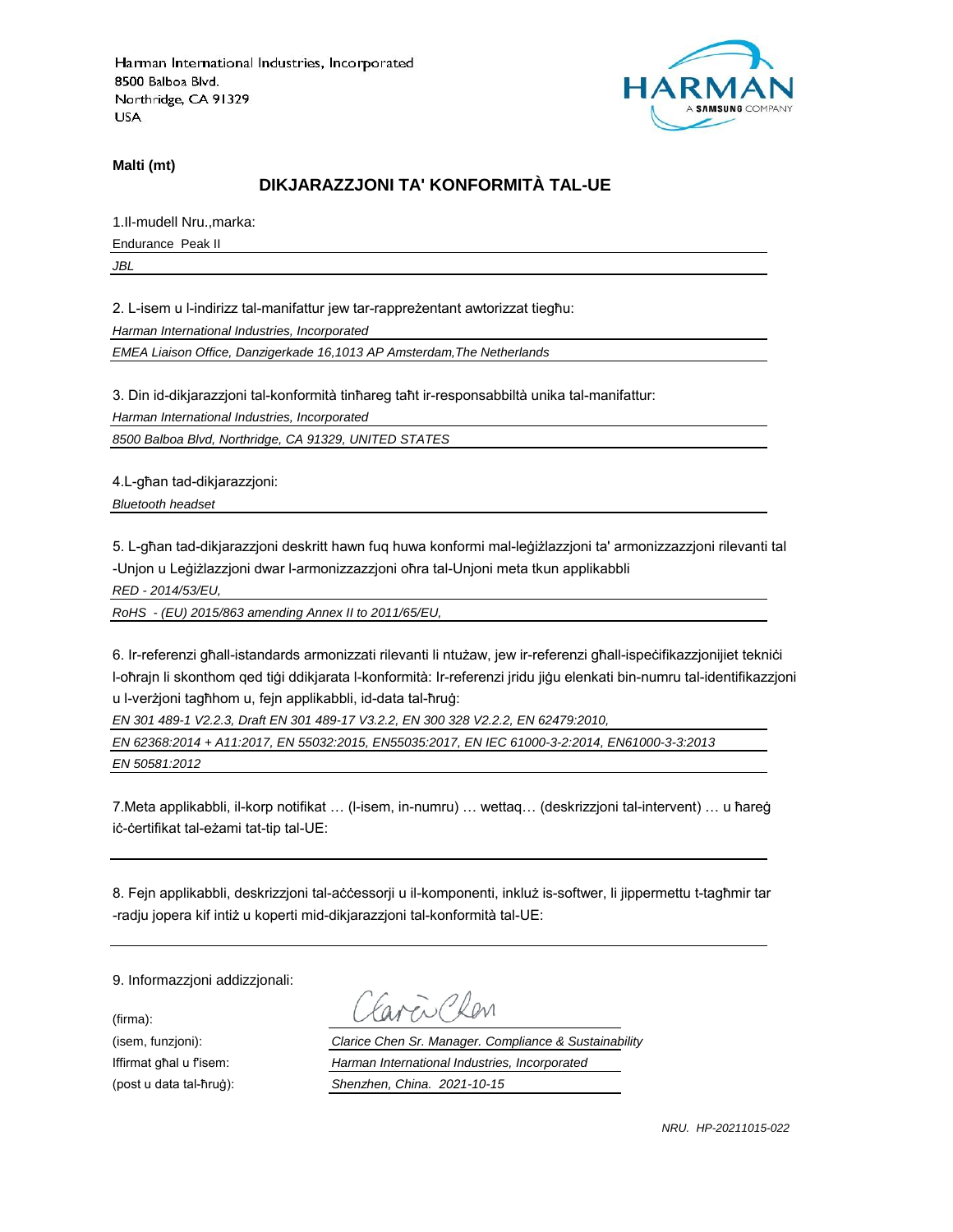

**português (pt)**

## **DECLARAÇÃO UE DE CONFORMIDADE**

1. Modelo Nº.,marca:

Endurance Peak II

*JBL*

2. Nome e endereço do fabricante ou do respetivo mandatário:

*Harman International Industries, Incorporated*

*EMEA Liaison Office, Danzigerkade 16,1013 AP Amsterdam,The Netherlands*

3. A presente declaração de conformidade é emitida sob a exclusiva responsabilidade do fabricante:

*Harman International Industries, Incorporated*

*8500 Balboa Blvd, Northridge, CA 91329, UNITED STATES*

4. Objeto da declaração:

*Bluetooth headset*

5.O objeto da declaração acima mencionada está em conformidade com a legislação de harmonização da União aplicável, Outra legislação de harmonização da União, se aplicável:

*RED - 2014/53/EU,*

*RoHS - (EU) 2015/863 amending Annex II to 2011/65/EU,*

6. Referências às normas harmonizadas aplicáveis utilizadas ou às outras especificações técnicas em relação às quais a conformidade é declarada. As referências devem ser enumeradas com os respetivos números de identificação e versão e, se for caso disso, a data de emissão:

*EN 301 489-1 V2.2.3, Draft EN 301 489-17 V3.2.2, EN 300 328 V2.2.2, EN 62479:2010,*

*EN 62368:2014 + A11:2017, EN 55032:2015, EN55035:2017, EN IEC 61000-3-2:2014, EN61000-3-3:2013 EN 50581:2012*

7. Se aplicável, o organismo notificado: (nome, número)... efetuou… (descrição da intervenção)… e emitiu o certificado de exame UE de tipo:

8. Se aplicável, descrição dos acessórios e/ou componentes, incluindo o software, que permitem que o equipamento de rádio funcione conforme o pretendido, abrangidos pela declaração UE de conformidade:

9. Informações complementares:

(assinatura):

Chen

(nome, cargo) : *Clarice Chen Sr. Manager. Compliance & Sustainability* Assinado por e em nome de: *Harman International Industries, Incorporated* (local e data de emissão) *Shenzhen, China. 2021-10-15*